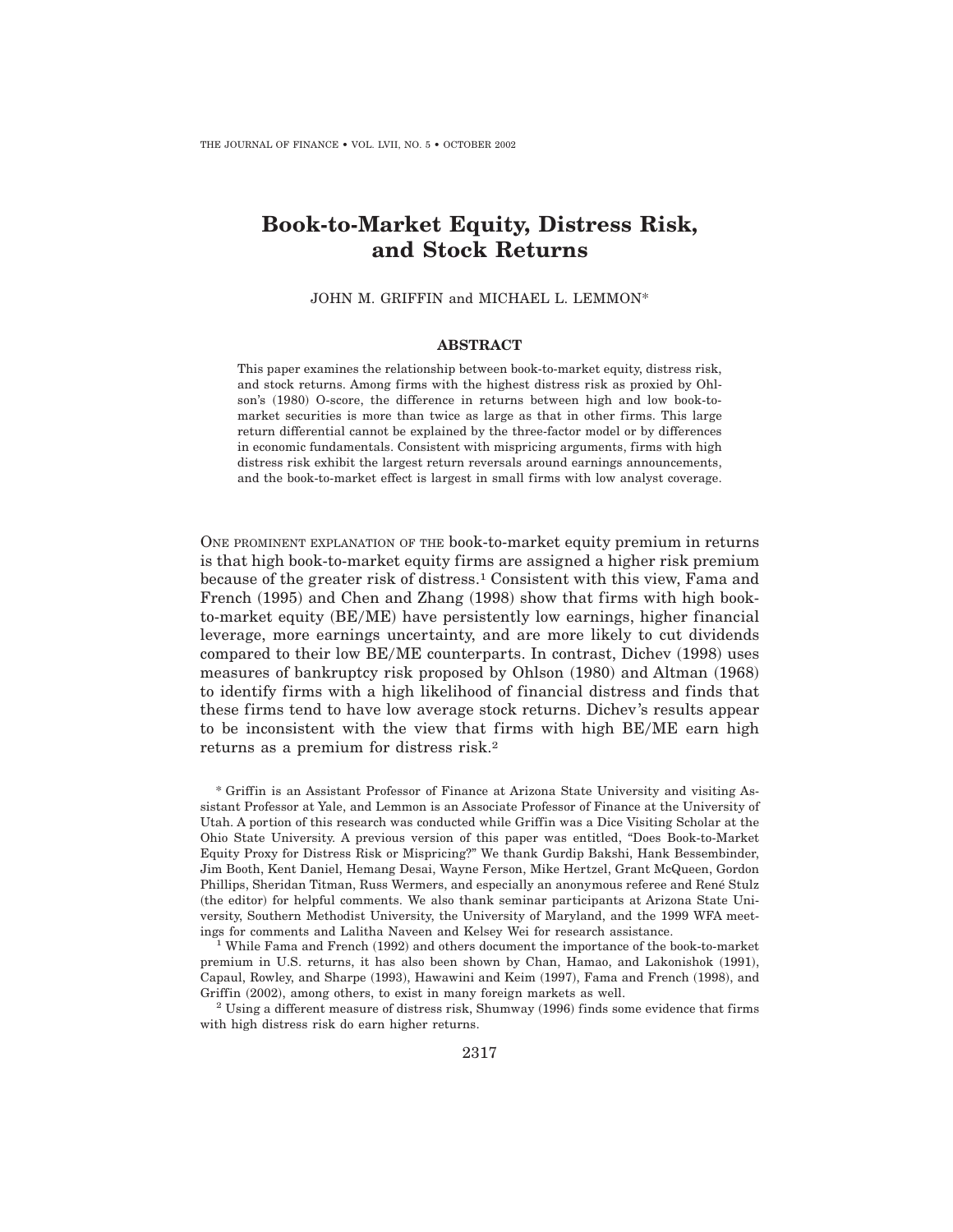Using Ohlson's measure of the likelihood of bankruptcy (O-score) as a proxy for distress risk, we show that the group of firms with the highest risk of distress includes many firms with high BE/ME ratios and low past stock returns, but actually includes more firms with low BE/ME ratios and high past stock returns.3 Among firms in the high O-score quintile, those with high BE/ME ratios exhibit characteristics traditionally associated with distress risk, such as weak earnings, high leverage, and low sales growth. The subsequent returns of these firms, however, are only slightly higher than returns of other high BE/ME firms, and intercepts from the Fama and French  $(1993)$  model are not significantly different from zero. Thus, for these firms, O-score does not seem to contain information about distress risk beyond that contained in their high BE/ME ratios.

In contrast to these findings, the characteristics of high O-score firms with low BE/ME ratios do not appear to be consistent with high levels of distress risk. Although these firms have weak current earnings, they have higher capital and R&D expenditures than any other group of firms and have relatively high sales growth. Interestingly, these firms earn subsequent returns that are significantly lower than those of other low BE/ME firms. In fact, the average returns for this group of firms are roughly similar to the risk-free rate. Our results show that the low average returns of firms with high distress risk documented by Dichev (1998) are driven by the poor stock price performance of these low BE/ME firms.

One possible explanation for the low returns earned by high O-score firms with low  $BE/ME$  ratios is that they are less risky than other firms. However, this does not appear to be the case. The low  $BE/ME$  firms in the highest O-score quintile exhibit factor loadings in the three-factor model of Fama and French (1993) that are higher in absolute magnitude than those of other low BE/ME firms.<sup>4</sup> Additionally, the model leaves average annual pricing errors of negative 9.6 percent for these firms. We also do not find evidence that the low  $BE/ME$  ratios of these firms are reflected in their profitability. In contrast to results in Fama and French  $(1995)$ , low  $BE/ME$  firms in the high O-score quintile exhibit earnings persistently below those of other firms. These firms are also the most likely to be delisted from CRSP for performance reasons.

<sup>3</sup> Dichev (1998) finds that O-score predicts CRSP delistings better than Altman's (1968) *Z*-score. Because of this, we focus primarily on O-score, but show that our results are also similar when we identify firms with high distress risk using *Z*-score. Using an overall measure of economic strength like O-score should have substantial benefits for segmenting firms compared to using any single measure of economic stability. For example, high leverage may be a sign of relative distress for many firms, but not for an efficiently run firm in a growing industry. A similar argument is made by Cleary (1999) in his analysis of the relationship between investment and financial status of firms.

 $4$  This finding is similar to that in Daniel and Titman  $(1997)$ , who also find that differences in factor loadings are not related to differences in average returns, after controlling for differences in book-to-market ratios. Ferson and Harvey (1999) find that even conditional versions of these factor loadings cannot fully explain the cross section of stock returns.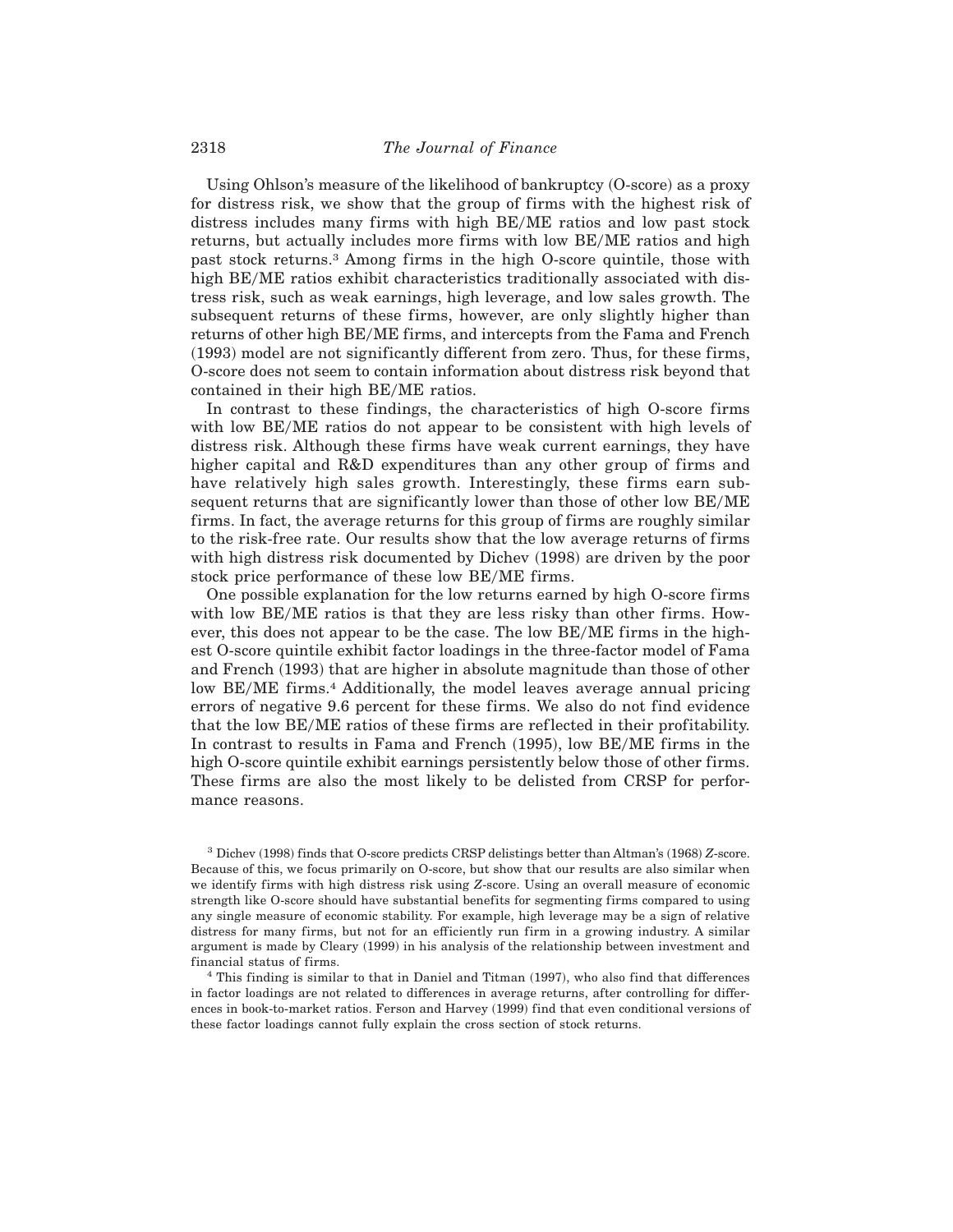An alternative explanation for the return patterns we document is that low book-to-market stocks are overpriced and high book-to-market stocks are underpriced  $(e.g., \text{Lakonishok}, \text{Shleifer}, \text{and } \text{Vishny } (1994)).$  We argue that any mispricing is likely to be most pronounced in firms with a high degree of information asymmetry and where rational arbitrage is less likely to be effective. Consistent with this idea, firms in the highest O-score quintile tend to be small firms with low analyst coverage. They also have weak current fundamentals, which may make them more difficult to value. Following Chopra, Lakonishok, and Ritter (1992), La Porta (1996), and La Porta et al.  $(1997)$ , we examine returns around subsequent earnings announcements. Consistent with the mispricing argument, we find that the difference in abnormal earnings announcement returns between high and low  $BE/ME$ stocks is largest for firms in the highest O-score quintile. We also sort firms based on size and analyst coverage and find that both variables play an important role in explaining the book-to-market effect. Small firms with low analyst coverage exhibit a return difference between high and low BE/ME firms of 16.49 percent per year, as compared to negative 2.64 percent per year for large firms with high analyst coverage. Moreover, similar to our findings using O-score, low BE/ME firms with low analyst coverage earn abnormally low returns.

Lakonishok et al.  $(1994)$  suggest that mispricing arises from investors extrapolating past operating performance too far into the future. In contrast, we find the strongest evidence of mispricing in firms with weak current operating performance. High O-score firms with low  $BE/ME$  tend to look like other low BE/ME firms in that they are concentrated in industries with high sales growth and relatively high R&D and capital spending, yet these firms have little or no current earnings. In spite of this, however, investors award these firms with higher valuation ratios (relative to both book equity and sales) than other low  $BE/ME$  firms. Overall, the evidence suggests that investors may underestimate the importance of current fundamentals and overestimate the payoffs from future growth opportunities for low  $BE/ME$ firms in the high O-score group.

The remainder of the paper is organized as follows. Section I describes the sample and provides summary statistics for portfolios formed according to O-score, BE/ME, and market capitalization. Section II documents return patterns for these portfolios. Section III examines whether the return patterns can be explained by differences in risk and Section IV examines whether they are consistent with mispricing. Section V discusses and evaluates possible interpretations of our findings. A brief conclusion follows in Section VI.

### **I. Data and Summary Statistics**

The sample is constructed in a manner similar to Fama and French  $(1992)$ . Nonfinancial NYSE, Nasdaq, and AMEX stocks with monthly returns from CRSP and with nonnegative book values of equity available from COMPUSTAT are examined from July 1965 to June 1996. Stocks are ranked each June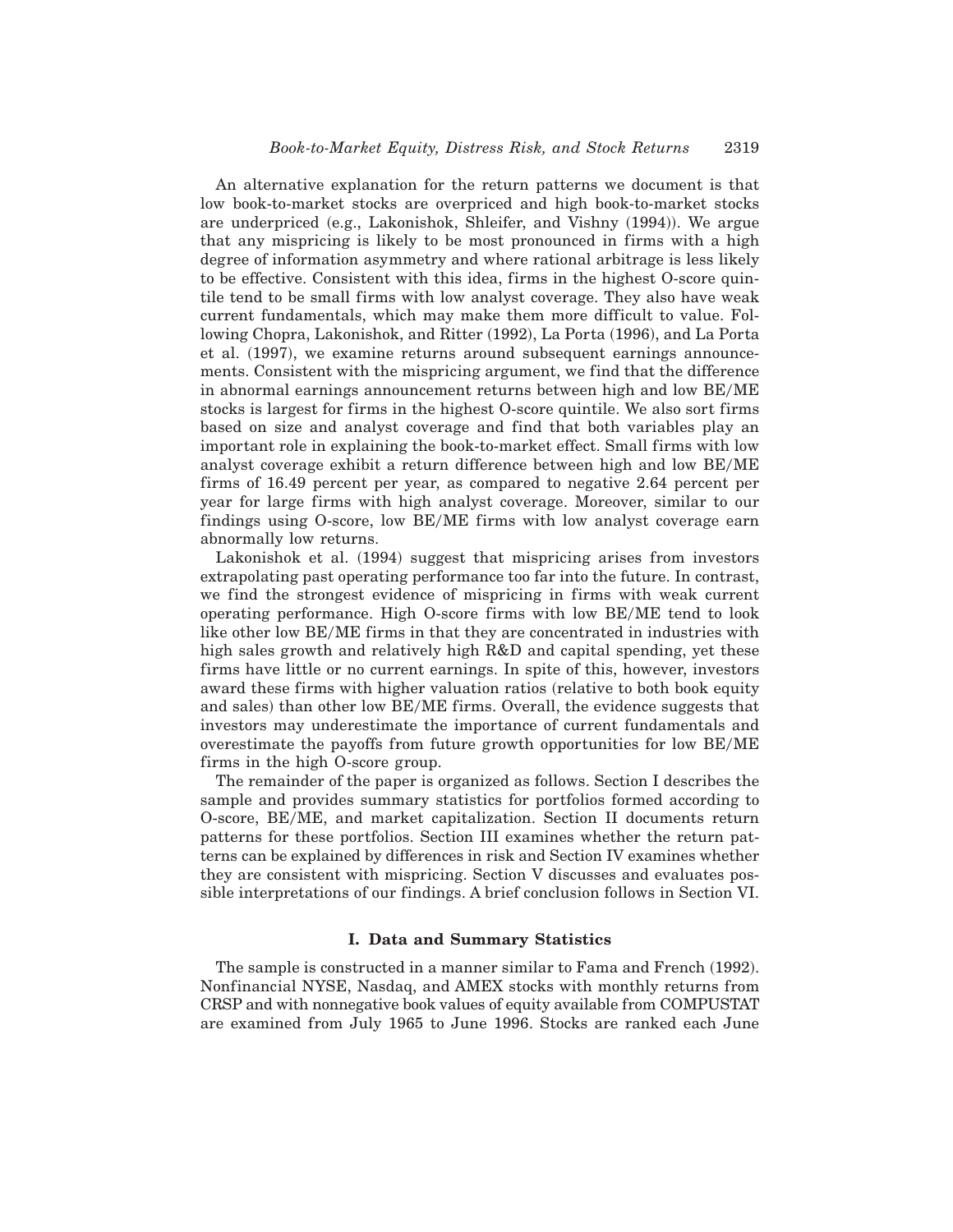according to their previous December book-to-market equity ratio and June market capitalization. Ohlson's (1980) measure of the probability of financial distress (O-score) is also calculated using accounting values from the previous December for the June rankings.5

To separately examine the relationship between  $BE/ME$  and O-score, portfolios are formed from three independent rankings on  $BE/ME$ , five rankings on O-score, and two rankings on market capitalization (size). The three rankings on  $BE/ME$  use 30th and 70th percentile breakpoints. For brevity, we mainly report size-adjusted data, which are formed from a simple average of the means or medians of the small and large firm groups. More detailed controls for size are also performed and discussed throughout the paper. We calculate annual value-weighted buy-and-hold returns and adjust for delisting bias using the method suggested by Shumway  $(1997)$ .

Table I presents summary statistics of the characteristics of the stocks in each group. Within the first four quintiles of  $O$ -score, low  $BE/ME$  firms exhibit similar probabilities of bankruptcy to those of high  $BE/ME$  firms. Within the highest quintile of O-score, however, low  $BE/ME$  firms have the highest probability of bankruptcy at 19.4 percent, while high BE/ME firms have lower probabilities of bankruptcy at 8.7 percent. Within the high  $BE/ME$ group, the median book-to-market ratio increases monotonically from 1.424 to 1.651 as firms move from low to high O-score. In contrast, within the low  $BE/ME$  group, firms with high O-score exhibit the lowest median book-tomarket ratio at 0.267. Finally, the table also shows that there are actually more firms in the high O-score group with low  $BE/ME$  ratios than firms with high  $BE/ME$  ratios. Dichev (1998) also finds that O-score has a relatively low correlation with the  $BE/ME$  ratio.<sup>6</sup>

Given the high probabilities of financial distress, the low BE/ME ratios of firms in the high O-score group are puzzling. One possibility is that the low BE/ME ratios of these firms are driven by low book values rather than high

<sup>5</sup> The variable O-score is defined as:

 $O$ -*score* =  $-1.32 - 0.407 \log(t \text{otal assets})$ 

$$
+\ 6.03 \left(\frac{total\ liability\}{total\ assets}\right)-1.43 \left(\frac{working\ capital}{total\ assets}\right)+0.076 \left(\frac{current\ liability\}{current\ assets}\right)
$$

 $-1.72$  (1 if total liabilities  $>$  total assets, 0 if otherwise)

$$
-2.37 \bigg(\frac{net\ income}{total\ assets}\bigg) - 1.83 \bigg(\frac{funds\ from\ operations}{total\ liability} \bigg)
$$

 $+ 0.285$  (1 if a net loss for the last two years, 0 otherwise)

$$
-0.521 \bigg(\frac{net\ income_t - net\ income_{t-1}}{|net\ income_t | + |net\ income_{t-1}|}\bigg).
$$

 $6$  Over the entire sample, the Spearman rank correlation between O-score and BE/ME is 0.052. Dichev also finds a small positive correlation between O-score and  $BE/ME$ . Dichev's sample includes firms with negative BE/ME and covers only the 1981 to 1995 period.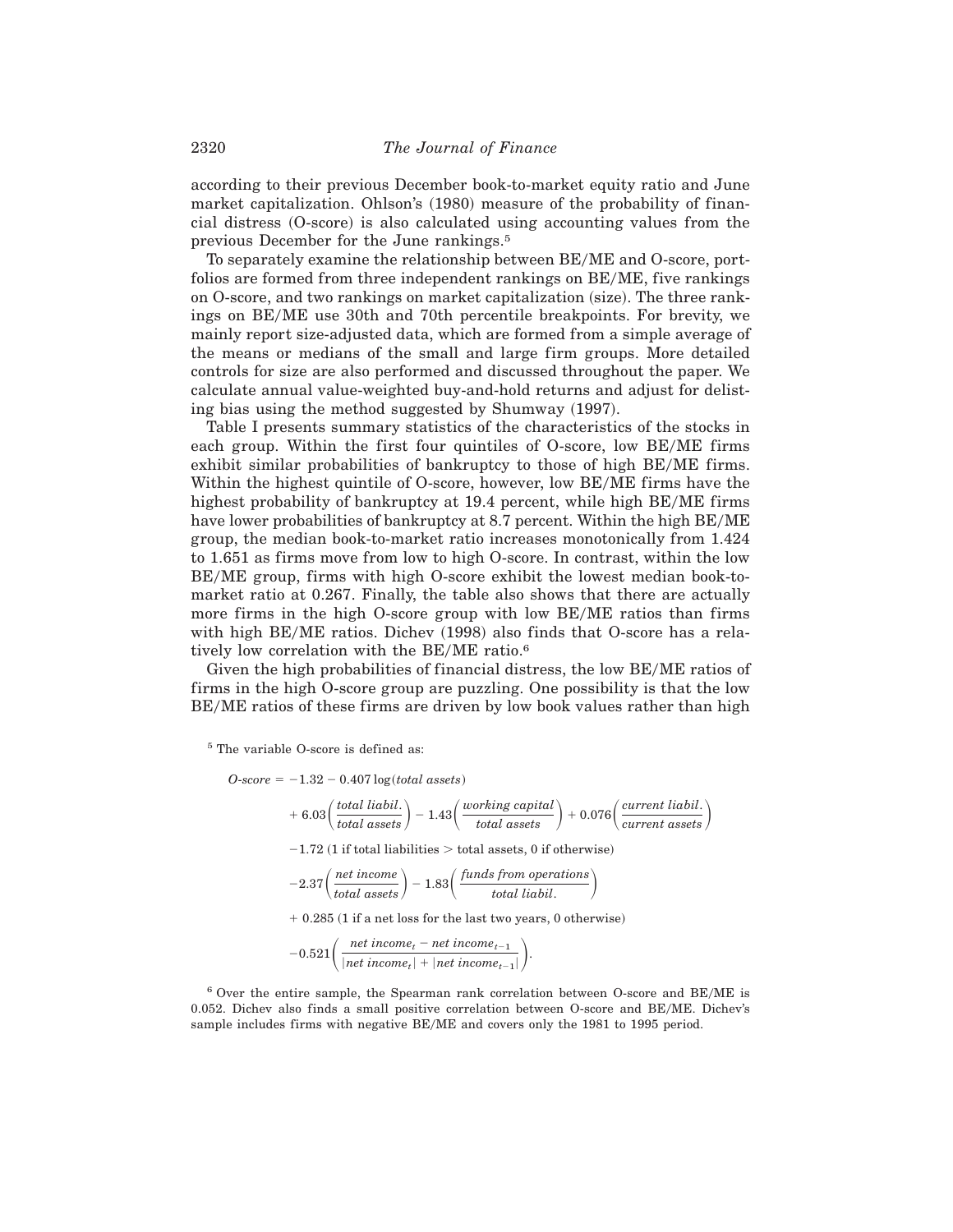#### **Table I**

# **Summary Statistics of Firm Characteristics for Portfolios Sorted on BE/ME and the Probability of Financial Distress**

NYSE, Nasdaq, and AMEX firms from July 1965 to June 1996 are ranked independently every June based on their values of the probability of financial distress (O-score) calculated using Ohlson's  $(1980)$  model, book-to-market equity  $(BE/ME)$ , and two groups of market capitalization (in millions of dollars). We report size-adjusted medians from a simple average of the large and small time series. Prior 12-month stock returns are the percentage of equal-weighted buyand-hold returns from June to May in the year prior to ranking. The 36-month prior stock returns are the equal-weighted buy-and-hold stock return from June three years prior to ranking until through May in the year of ranking. Growth in retained earnings is the percentage change in retained earnings on the balance sheet over the year prior to ranking. Leverage is the ratio of total book assets less book equity to market equity. Return on assets is the ratio of income before extraordinary items to total book assets.

|                | Book-to-Market Equity |                                     |       |                 |                                     |         |                  |                                       |          |  |  |  |
|----------------|-----------------------|-------------------------------------|-------|-----------------|-------------------------------------|---------|------------------|---------------------------------------|----------|--|--|--|
| O-score        | L                     | М                                   | H     | L               | М                                   | H       | L                | M                                     | H        |  |  |  |
|                | O-score Probability   |                                     |       |                 | BE/ME                               |         |                  | Number of Firms<br>per Year           |          |  |  |  |
| L              | 0.001                 | 0.001                               | 0.001 | 0.341           | 0.790                               | 1.424   | 105              | 108                                   | 43       |  |  |  |
| $\overline{2}$ | 0.003                 | 0.003                               | 0.003 | 0.374           | 0.824                               | 1.517   | 67               | 119                                   | 71       |  |  |  |
| 3              | 0.009                 | 0.008                               | 0.009 | 0.377           | 0.835                               | 1.555   | 54               | 110                                   | 93       |  |  |  |
| $\overline{4}$ | 0.024                 | 0.023                               | 0.023 | 0.355           | 0.817                               | 1.627   | 58               | 98                                    | 100      |  |  |  |
| H              | 0.194                 | 0.103                               | 0.087 | 0.267           | 0.792                               | 1.651   | 104              | 76                                    | 76       |  |  |  |
|                |                       | Prior 12-month Returns<br>(Percent) |       |                 | Prior 36-month Returns<br>(Percent) |         |                  | Growth in<br><b>Retained Earnings</b> |          |  |  |  |
| L              | 24.7                  | 13.1                                | 8.9   | 121.0           | 48.9                                | 22.5    | 0.291            | 0.151                                 | 0.088    |  |  |  |
| $\overline{2}$ | 30.6                  | 16.7                                | 11.3  | 132.2           | 57.8                                | 24.1    | 0.279            | 0.148                                 | 0.078    |  |  |  |
| 3              | 32.4                  | 17.5                                | 9.7   | 140.0           | 58.9                                | 20.7    | 0.271            | 0.146                                 | 0.072    |  |  |  |
| $\overline{4}$ | 32.1                  | 18.6                                | 8.8   | 132.1           | 55.6                                | 12.4    | 0.223            | 0.121                                 | 0.031    |  |  |  |
| H              | 36.1                  | 12.1                                | 0.8   | 107.7           | 29.3                                | $-12.1$ | $-0.110$         | $-0.160$                              | $-0.245$ |  |  |  |
|                | Market Capitalization |                                     |       | Market Leverage |                                     |         | Return on Assets |                                       |          |  |  |  |
| L              | 202                   | 138                                 | 103   | 0.097           | 0.247                               | 0.457   | 0.130            | 0.093                                 | 0.061    |  |  |  |
| $\overline{2}$ | 195                   | 155                                 | 142   | 0.230           | 0.507                               | 0.923   | 0.096            | 0.070                                 | 0.043    |  |  |  |
| 3              | 126                   | 103                                 | 99    | 0.332           | 0.771                               | 1.440   | 0.073            | 0.055                                 | 0.033    |  |  |  |
| $\overline{4}$ | 90                    | 76                                  | 58    | 0.480           | 1.171                               | 2.177   | 0.051            | 0.038                                 | 0.018    |  |  |  |
| H              | 51                    | 48                                  | 51    | 0.596           | 1.722                               | 3.431   | $-0.078$         | $-0.027$                              | $-0.038$ |  |  |  |

market values. Specifically, because negative shocks to earnings directly affect the book value of equity, it may be the case that high O-score firms have low BE/ME not because investors are awarding them high market values, but rather because they have low book values. To examine this issue, Table I also reports equally weighted buy-and-hold stock returns of the portfolios over the one and three years prior to portfolio formation. Among all low BE/ME stocks, high O-score firms have the largest 12-month prior returns, and three-year prior returns that are similar to those of other low  $BE/ME$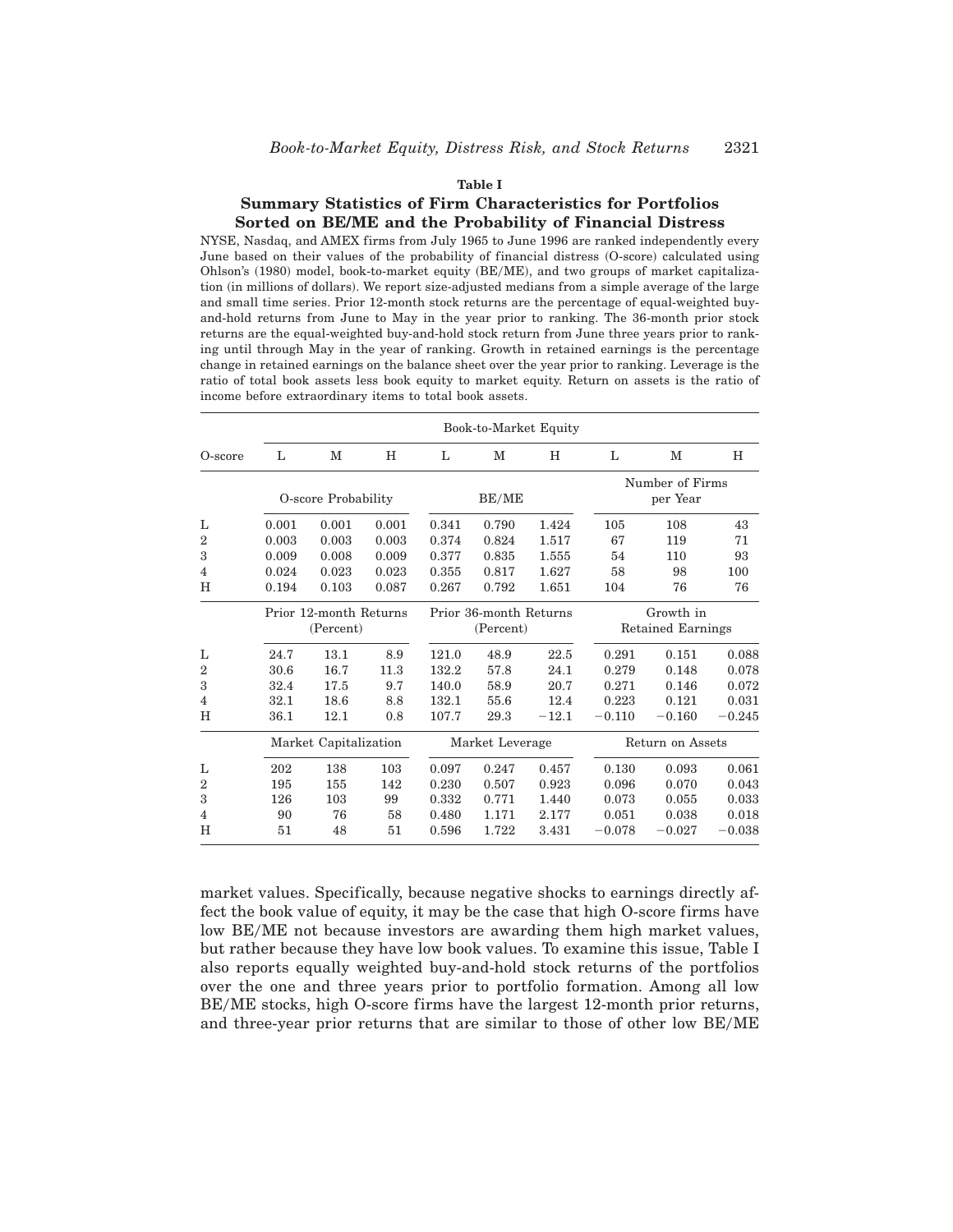stocks. Moreover, both the 12-month and the three-year prior returns are considerably higher than those for stocks with high BE/ME. Finally, within the high O-score quintile, retained earnings growth in the year prior to ranking is larger (less negative) for low  $BE/ME$  firms than for high  $BE/ME$ firms. Taken together, these findings indicate that negative shocks to book equity cannot completely explain the low BE/ME ratios of these firms.

To further examine whether O-score and BE/ME are both related to characteristics that are typically thought to be related to distress risk, the table also reports summary statistics of firm size, market leverage, and profitability (return on assets) for the firms in each portfolio. Firm size, measured by the market capitalization of equity, tends to be inversely related to both BE/ME and O-score. Market leverage, measured as the ratio of the book value of liabilities to the market value of equity, is positively related to both O-score and  $BE/ME$ . Low  $BE/ME$  firms in the high O-score group have lower leverage than the high BE/ME firms in this group, but higher leverage than other low BE/ME firms. The return on assets, measured as the ratio of income before extraordinary items to total book assets is generally inversely related to the firm's book-to-market ratio and decreases as a firm's distress risk increases. Moreover, the return on assets is negative across all of the  $BE/ME$  groups in the high O-score quintile.<sup>7</sup>

In summary, our sorts reveal that both O-score and  $BE/ME$  are negatively related to firm size and return on assets, and positively related to leverage, which is consistent with the view that both  $O$ -score and  $BE/ME$  are related to differences in relative distress risk. However, low BE/ME firms in the high O-score quintile have high past stock returns, which is inconsistent with traditional notions of distress risk. These results suggest that O-score contains different information than the  $BE/ME$  ratio and that both variables are potentially related to differences in relative distress risk across firms. If the  $BE/ME$  ratio and O-score both capture unique information related to a priced distress risk factor, then we expect that both O-score and BE/ME will be positively related to average returns.

#### **II. O-score, Book-to-Market Equity, and Returns**

To investigate whether differences in distress risk captured by  $BE/ME$ and O-score are reflected in stock returns, Table II displays the annual buyand-hold returns for each O-score and book-to-market portfolio. We report results separately for the small and large market capitalization groups, as well as size-adjusted returns. We assess statistical significance using *p*-values calculated from the time series of monthly returns. The book-to-market effect in returns increases substantially across O-score quintiles. The average annual size-adjusted percentage return differential between the portfolio of high and low  $BE/ME$  securities is 3.87, 3.25, 5.49, 10.62, and 14.44 within

<sup>7</sup> The fact that O-score is strongly related to earnings and leverage is not too surprising given that O-score is partially constructed using accounting ratios related to these variables.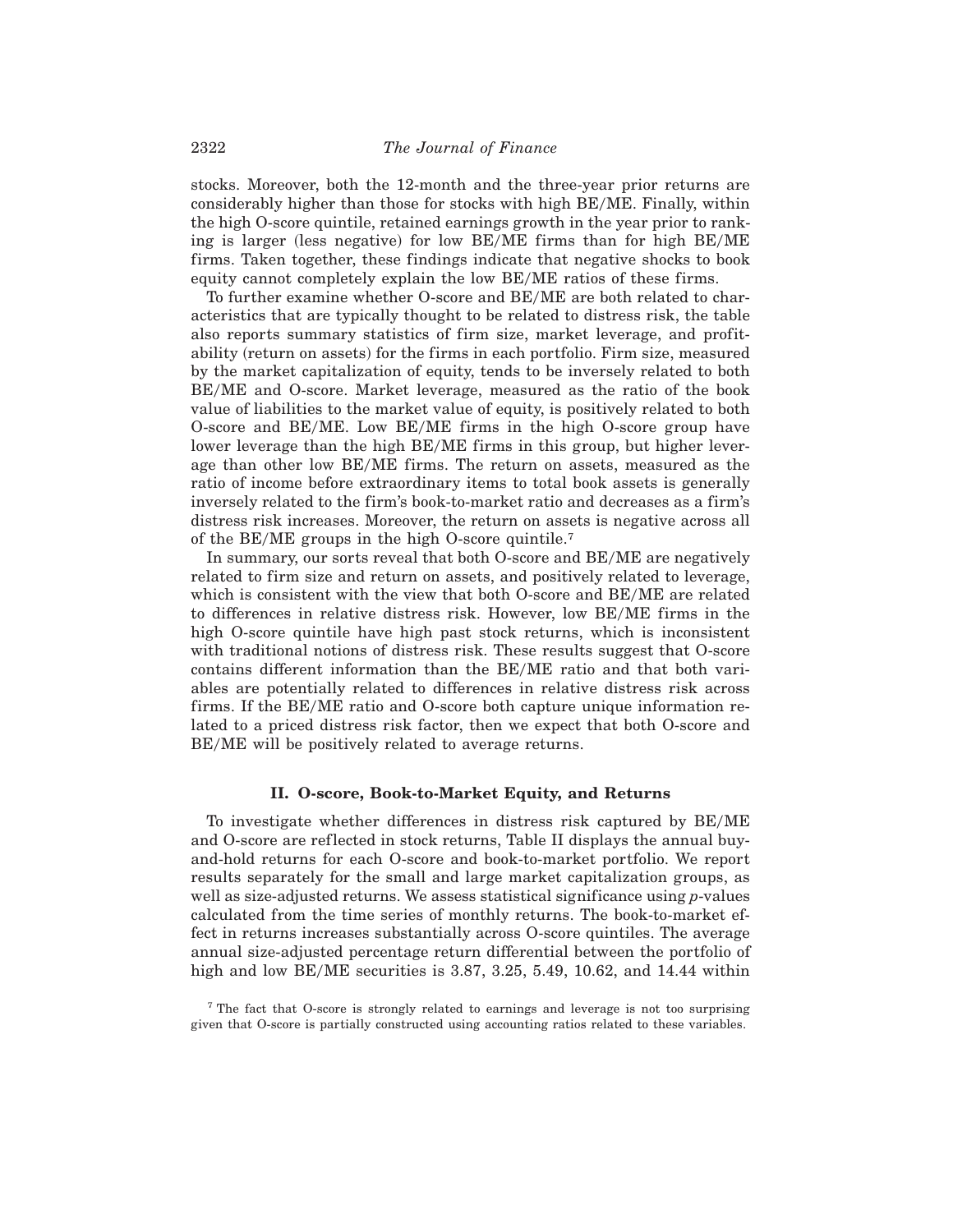#### **Table II**

# **Average Annual Buy-and-Hold Returns for Portfolios Sorted on BE/ME and the Probability of Financial Distress**

Percentage value-weighted annual buy-and-hold returns for NYSE, Nasdaq, and AMEX firms from July 1965 to June 1996 are displayed for portfolios formed on June rankings of the probability of financial distress (O-score) calculated using Ohlson's (1980) model and book-tomarket equity (BE/ME). Stocks are also ranked into two groups on size. The size-adjusted groupings are from a simple average of the large and small time series. Groupings are based on breakpoints calculated using all securities. The tests for statistical differences between groups are based on the time series of monthly returns from July 1965 to June 1996. The high minus low BE/ME portfolio differences are calculated within distress groups by forming a portfolio that is long in the high  $BE/ME$  portfolio and short in low  $BE/ME$  portfolio. Similarly, differences in financial distress portfolio returns are calculated using returns from a high distress minus low distress portfolio within each  $BE/ME$  grouping.

|                  | Book-to-Market Equity |         |             |                |              |  |  |  |  |  |
|------------------|-----------------------|---------|-------------|----------------|--------------|--|--|--|--|--|
| O-score          | L                     | M       | Η           | $Ret(H) - (L)$ | $(p$ -value) |  |  |  |  |  |
|                  | Size-Adjusted         |         |             |                |              |  |  |  |  |  |
| L                | 13.28                 | 15.76   | 17.15       | 3.87           | (0.068)      |  |  |  |  |  |
| $\boldsymbol{2}$ | 15.58                 | 17.33   | 18.83       | 3.25           | (0.022)      |  |  |  |  |  |
| 3                | 13.05                 | 17.38   | 18.54       | 5.49           | (0.000)      |  |  |  |  |  |
| 4                | 11.61                 | 16.80   | 22.23       | 10.62          | (0.000)      |  |  |  |  |  |
| H                | 6.36                  | 15.98   | 20.80       | 14.44          | (0.000)      |  |  |  |  |  |
| $Ret(H - L)$     | $-6.92$               | 0.22    | 3.65        |                |              |  |  |  |  |  |
| $(p$ -value)     | (0.001)               | (0.963) | (0.088)     |                |              |  |  |  |  |  |
|                  | Small Firms           |         |             |                |              |  |  |  |  |  |
| L                | 15.49                 | 18.15   | 19.81       | 4.32           | (0.189)      |  |  |  |  |  |
| $\boldsymbol{2}$ | 17.60                 | 21.27   | 21.44       | 3.84           | (0.094)      |  |  |  |  |  |
| 3                | 12.74                 | 19.87   | 20.82       | 8.08           | (0.000)      |  |  |  |  |  |
| $\overline{4}$   | 12.19                 | 17.85   | 21.71       | 9.52           | (0.008)      |  |  |  |  |  |
| H                | 8.10                  | 17.04   | 21.66       | 13.56          | (0.000)      |  |  |  |  |  |
| $Ret(H - L)$     | $-7.39$               | $-1.11$ | 1.85        |                |              |  |  |  |  |  |
| $(p$ -value)     | (0.009)               | (0.603) | (0.246)     |                |              |  |  |  |  |  |
|                  |                       |         | Large Firms |                |              |  |  |  |  |  |
| L                | 11.08                 | 13.37   | 14.50       | 3.42           | (0.205)      |  |  |  |  |  |
| $\,2$            | 13.57                 | 13.38   | 16.22       | 2.65           | (0.115)      |  |  |  |  |  |
| 3                | 13.12                 | 14.88   | 16.26       | 3.14           | (0.110)      |  |  |  |  |  |
| $\overline{4}$   | 11.04                 | 15.76   | 22.75       | 11.71          | (0.001)      |  |  |  |  |  |
| Η                | 4.62                  | 14.93   | 19.95       | 15.33          | (0.000)      |  |  |  |  |  |
| $Ret(H - L)$     | $-6.46$               | 1.56    | 5.45        |                |              |  |  |  |  |  |
| $(p$ -value)     | (0.023)               | (0.702) | (0.272)     |                |              |  |  |  |  |  |

O-score quintiles one through five, respectively. Similar patterns hold for both the small and large firm portfolios separately. For small (large) firms, the return spread between high and low  $BE/ME$  stocks is 4.32  $(3.42)$  percent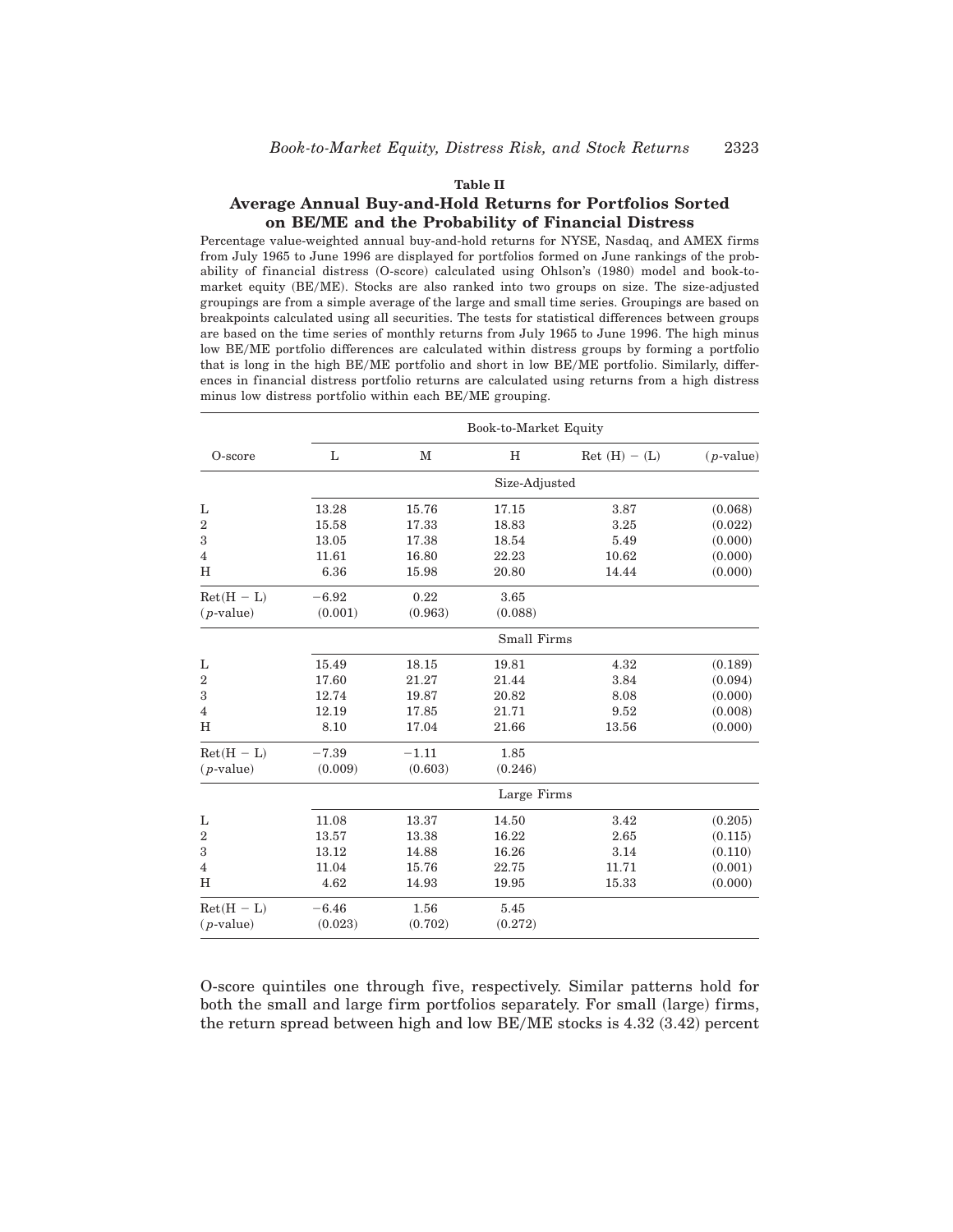per year for low O-score firms and  $13.56$   $(15.33)$  for high O-score firms. In both size groups, the return differentials in the low O-score quintile are not significantly different from zero, while those in the high O-score group are highly significant.<sup>8</sup>

The most striking result in the table is the extremely low returns on low  $BE/ME$  firms in the high O-score group. The size-adjusted average return on this group of firms is 6.36 percent, which is approximately twice as small as the average return on any of the other portfolios. In fact, this return is slightly lower than the risk-free rate of return over our sample period. Finally, these low returns are not due only to small firms. Using NYSE size breakpoints, the returns of low  $BE/ME$  stocks in the highest O-score group average 8.2, 7.1, and 4.2 percent in the first, second, and third NYSE size quintiles, respectively. These findings reveal that Dichev's (1998) evidence that firms with high distress risk earn low average returns is largely driven by the underperformance of low BE/ME stocks.

We perform several robustness checks. First, we repeat our return sorts using Altman's (1968) *Z*-score to measure distress risk. The Spearman rank correlation between *Z*-score and O-score is 0.62. In the highest quintile of financial distress according to *Z*-score, firms with low BE/ME earn 5.95 percent, while high  $BE/ME$  firms earn 17.87 percent. The patterns found with *Z*-score confirm that the BE/ME effect is most extreme in the highest quintile of distress risk. Second, we verify that our results are not driven by differences in leverage by forming portfolios sorted on market leverage and  $BE/$ ME.9 Unlike the O-score results, the book-to-market premium is smallest in the highest leverage portfolio. Third, it is possible that the low stock returns of  $BE/ME$  firms in the high O-score quintile could be driven by the low returns following initial public offerings documented by Ritter  $(1991)$ . We repeat our return sorts after removing firms that have been on the CRSP tapes for less than five years and find results similar to those reported in Table II.

Fourth, the prior return results (displayed in Table I) suggest that our findings are not due to momentum since negative momentum would be needed to explain the low returns to high O-score low  $BE/ME$  firms. In addition, Asness (1997) finds that the difference in returns between high and low BE/ME stocks is largest in firms that have low momentum. However, our findings differ in that the high O-score quintile contains low  $BE/ME$  firms that have high past stock returns.

Fifth, similar to Lakonishok et al.  $(1994)$ , we examine the return differential between high and low BE/ME stocks in the highest and lowest O-score

 $^8$  The small return spread between high and low  $\rm BE/ME$  stocks in the low O-score quintile (which tend to be larger firms) is also consistent with results in Kothari, Shanken, and Sloan  $(1995)$ , who find that the relationship between  $BE/ME$  and returns declines by about 40 percent when attention is restricted to larger firms on the NYSE.

<sup>9</sup> Large price swings could result in wide changes in leverage, leading to large changes in risk. We thank an anonymous referee for pointing this out. As shown in Table I, however, high O-score low  $BE/ME$  firms have significantly higher market leverage than other low  $BE/ME$ firms, suggesting that they should actually earn higher returns.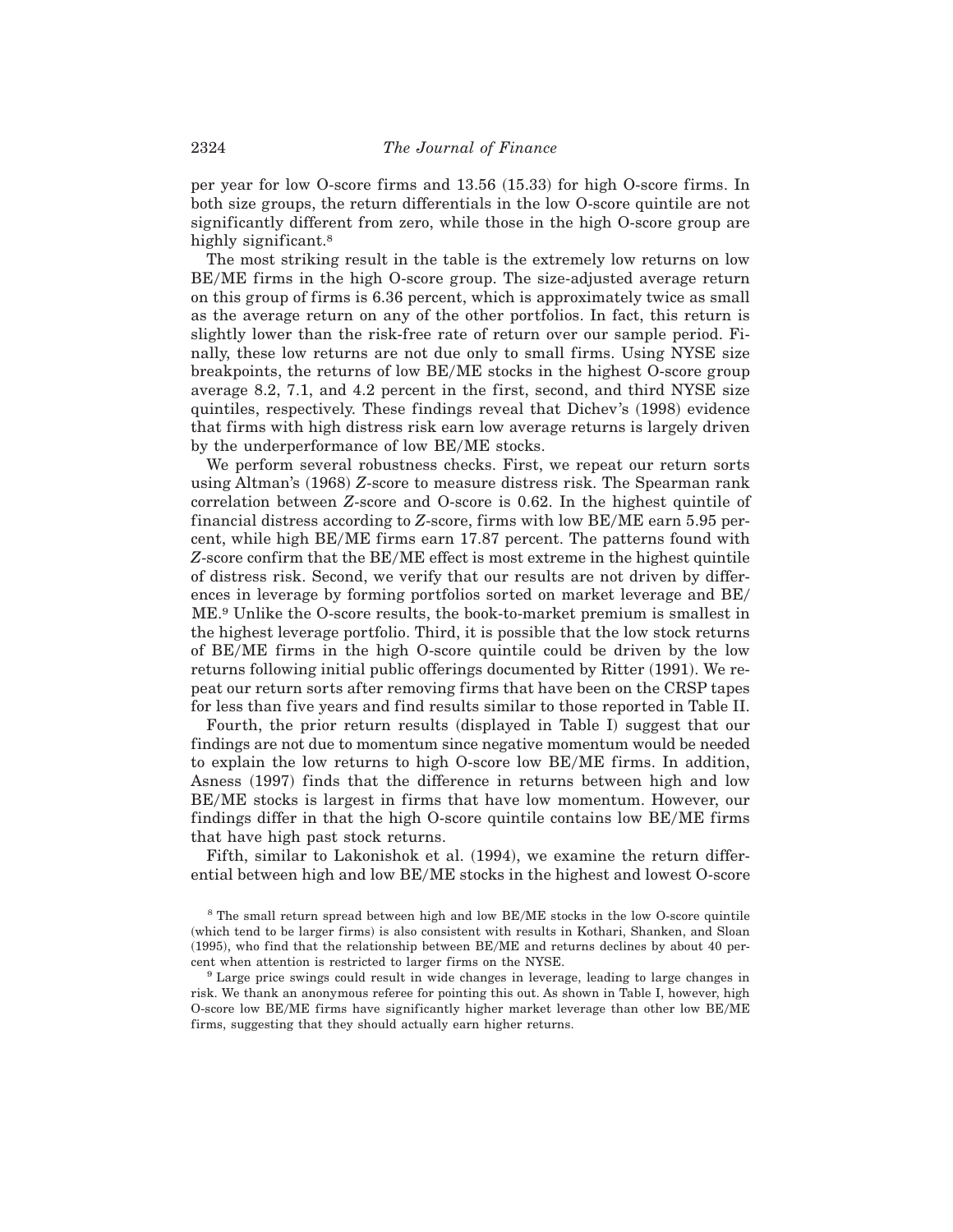quintiles across different economic regimes. We find that high BE/ME stocks in the highest  $(lowest)$  quintile of O-score outperform low  $BE/ME$  stocks in  $62.4$   $(55.6)$  percent of the months in the sample. The size-adjusted percentage return differentials for portfolios of high minus low  $BE/ME$  stocks in the high O-score portfolio is 22.99, 10.47, 24.47, and 4.05 when moving from periods of low to high market movements. In each case, these return differentials are larger than those for firms in the low O-score quintile. Similar patterns are obtained when the data is divided into periods of negative and positive GNP changes. The evidence indicates that within the high O-score quintile, low  $BE/ME$  firms consistently earn lower returns than high  $BE/ME$ firms across different economic regimes.

Finally, we assess whether the results are affected by the stock exchange of listing  $(NYSE/AMEX$  and Nasdaq), time periods (formation years from 1965 to 1979 and 1980 to 1995), and controlling for industry effects using industry-adjusted book-to-market ratios. In each case, the difference in returns between high and low BE/ME stocks is largest for firms with high O-score.

### **III. O-score, Book-to-Market Equity, and Risk**

Within the highest quintile of O-score, both low and high  $BE/ME$  stocks have low profitability and relatively high leverage, yet exhibit a wide dispersion in book-to-market ratios and stock returns. Additionally, the majority of the large return differential between high and low  $BE/ME$  securities in the high O-score quintile is driven by the underperformance of low  $BE/ME$ securities relative to all other groups. One possible explanation of these results is that the risk of low  $BE/ME$  firms with high O-score is largely diversifiable. The remainder of this section provides evidence on this issue.

#### *A. O-score, BE/ME, and the Three-Factor Model*

Table III reports postranking factor loadings for the portfolios in each book-to-market, O-score, and size group from the three-factor model of Fama and French  $(1993)$ . The factor loadings are estimated from time-series regressions of monthly value-weighted portfolio excess returns on the valueweighted market index (*MTB*), size (*SMB*), and book-to-market (*HML*) factors of Fama and French over the entire July 1965 to June 1996 period. As seen in Table III, the market and size factor loadings increase nearly monotonically across O-score quintiles. In spite of the fact that they have the lowest book-to-market ratios, large, low BE/ME stocks in the high O-score quintile tend to have *HML* loadings that are similar to those of other low BE/ME firms. Small firms in this same category actually have positive loadings on the *HML* factor. The patterns indicate that both O-score and BE/ME are positively correlated with the Fama and French factor loadings.

If the three-factor model adequately describes differences in returns, the intercepts from the time-series regressions reported in Table III should be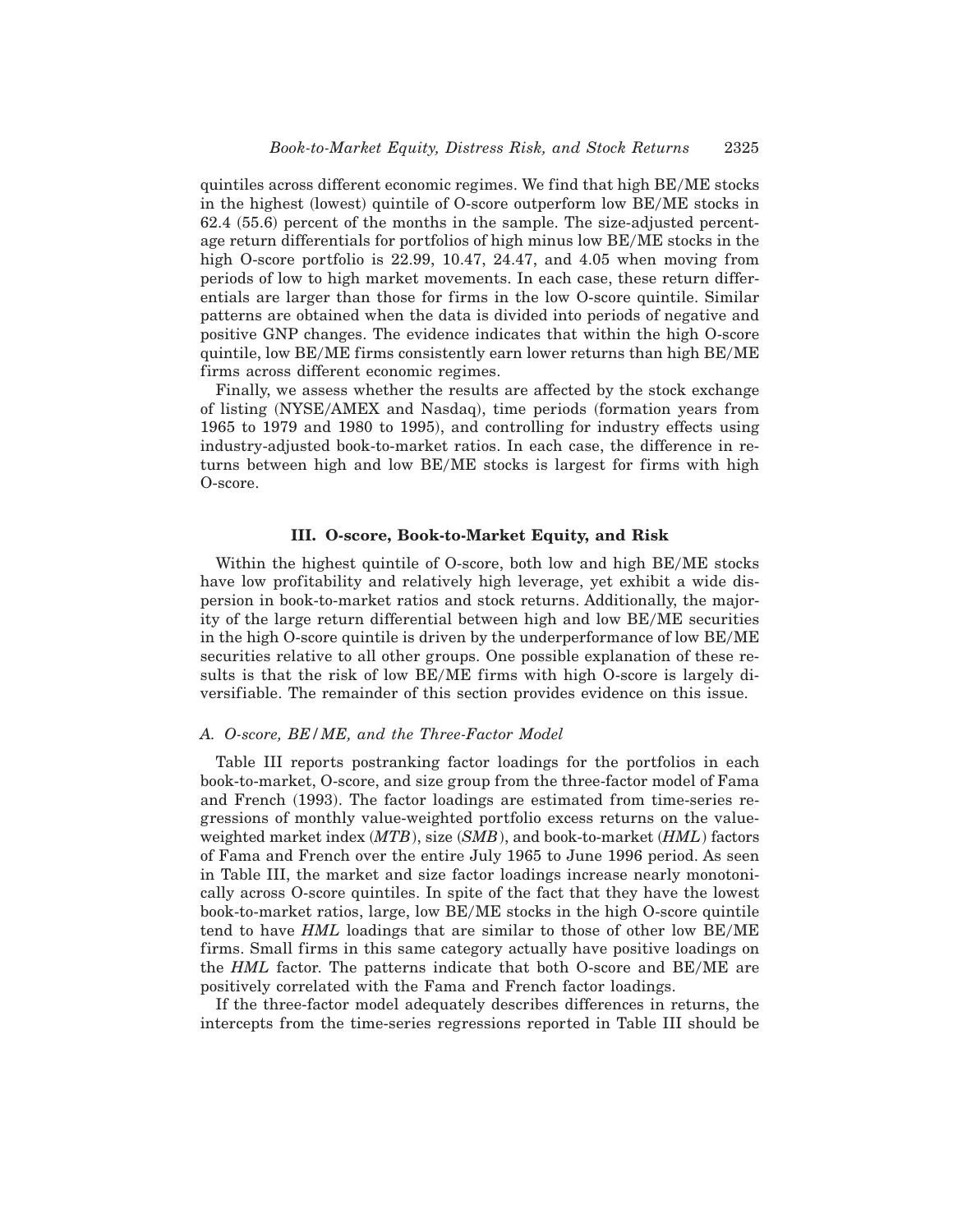# **Table III**

# **Three-Factor Regressions for Portfolios Sorted on BE/ME and the Probability of Financial Distress**

NYSE, Nasdaq, and AMEX firms from July 1965 to June 1996 are ranked independently every June based on their values of the probability of financial distress (O-score) calculated using Ohlson's (1980) model, book-to-market equity (BE/ME), and two groups of size. Groupings use breakpoints calculated from all securities. Fama/French three-factor time-series regressions are then estimated over the entire period for each portfolio as follows:

 $r_t = \alpha + mMTB_t + sSMB_t + hHML_t + \epsilon_t$ .

*MTB* is the excess return on the value-weighted market portfolio, *SMB* is the factor mimicking portfolio for the returns on small minus big stocks, and *HML* is the factor mimicking portfolio for the returns on high minus low  $BE/ME$ . The coefficients from these regressions and their corresponding *t*-statistics are reported below.

|                  | Small Firms      |                  |            |         |             |       |         | Large Firms      |            |          |             |            |  |
|------------------|------------------|------------------|------------|---------|-------------|-------|---------|------------------|------------|----------|-------------|------------|--|
|                  | LBM              | М                | <b>HBM</b> | LBM     | М           | HBM   | LBM     | М                | <b>HBM</b> | LBM      | $\mathbf M$ | <b>HBM</b> |  |
|                  |                  | $\alpha$         |            |         | $t(\alpha)$ |       |         | $\alpha$         |            |          | $t(\alpha)$ |            |  |
| LO.              | 0.05             | 0.15             | 0.23       | 0.25    | 1.25        | 1.77  | 0.10    | 0.05             | $-0.04$    | 1.27     | 0.54        | $-0.26$    |  |
| $\,2$            | $-0.13$          | 0.25             | 0.24       | $-0.62$ | 2.21        | 2.17  | 0.15    | $-0.05$          | $-0.04$    | 1.65     | $-0.64$     | $-0.33$    |  |
| $\boldsymbol{3}$ | $-0.27$          | 0.03             | 0.11       | $-1.00$ | 0.31        | 1.06  | $-0.03$ | $-0.08$          | $-0.13$    | $-0.24$  | $-0.88$     | $-1.32$    |  |
| $\overline{4}$   | $-0.49$          | $-0.29$          | 0.09       | $-2.98$ | $-2.35$     | 0.83  | $-0.39$ | $-0.05$          | 0.20       | $-2.64$  | $-0.49$     | 1.24       |  |
| HO               | $-0.73$          | $-0.18$          | 0.11       | $-3.73$ | $-1.13$     | 0.64  | $-0.87$ | $-0.32$          | $-0.40$    | $-4.42$  | $-1.47$     | $-1.25$    |  |
|                  |                  | $\boldsymbol{m}$ |            |         | t(m)        |       |         | $\,m$            |            |          | t(m)        |            |  |
| L <sub>0</sub>   | 0.92             | 0.84             | 0.77       | 17.51   | 28.71       | 24.16 | 0.92    | 0.97             | 0.98       | 46.82    | 39.89       | 24.99      |  |
| $\,2$            | 1.09             | 0.97             | 0.88       | 21.82   | 33.78       | 32.27 | 1.08    | 1.07             | 1.05       | 47.61    | 52.43       | 38.57      |  |
| $\boldsymbol{3}$ | 1.00             | 0.95             | 0.96       | 14.83   | 34.61       | 36.48 | 1.07    | 1.06             | 1.06       | 39.09    | 48.95       | 42.15      |  |
| $\overline{4}$   | 1.13             | 1.02             | 0.97       | 27.90   | 33.47       | 35.37 | 1.19    | 1.17             | $1.25\,$   | 32.45    | 43.27       | 31.27      |  |
| HO               | 1.05             | 1.00             | 1.00       | 21.57   | 24.73       | 24.12 | 1.26    | 1.11             | 1.31       | 25.88    | 20.91       | 16.32      |  |
|                  | $\boldsymbol{s}$ |                  |            |         | t(s)        |       |         | $\boldsymbol{s}$ |            |          | t(s)        |            |  |
| L <sub>O</sub>   | 1.12             | 1.11             | 0.99       | 14.96   | 26.49       | 21.96 | $-0.10$ | $-0.13$          | 0.08       | $-3.56$  | $-3.89$     | 1.46       |  |
| $\boldsymbol{2}$ | 1.34             | 1.08             | 1.09       | 18.90   | 26.76       | 28.01 | 0.02    | 0.09             | 0.24       | 0.65     | 3.14        | 6.08       |  |
| $\,3$            | 1.78             | 1.23             | 1.16       | 18.32   | 31.55       | 31.24 | 0.33    | 0.35             | 0.45       | 8.48     | 11.52       | 12.45      |  |
| $\overline{4}$   | 1.42             | 1.40             | 1.27       | 24.61   | 32.43       | 32.73 | 0.60    | 0.47             | 0.69       | 11.54    | 12.19       | 12.23      |  |
| HO               | 1.61             | 1.57             | 1.50       | 23.40   | 27.38       | 25.37 | 0.76    | 1.01             | 1.28       | 11.02    | 13.36       | 11.24      |  |
|                  |                  | $\boldsymbol{h}$ |            |         | t(h)        |       |         | $\boldsymbol{h}$ |            |          | t(h)        |            |  |
| LO.              | $-0.29$          | 0.20             | 0.51       | $-3.36$ | 4.17        | 9.85  | $-0.42$ | 0.17             | 0.63       | $-13.02$ | 4.39        | 9.91       |  |
| $\,2$            | $-0.11$          | 0.25             | 0.50       | $-1.30$ | 5.44        | 11.20 | $-0.35$ | 0.22             | 0.67       | $-9.49$  | 6.63        | 15.07      |  |
| 3                | $-0.08$          | 0.23             | 0.56       | $-0.77$ | 5.20        | 13.12 | $-0.43$ | 0.23             | 0.65       | $-9.69$  | 6.54        | 15.77      |  |
| $\overline{4}$   | $-0.01$          | 0.37             | 0.63       | $-0.10$ | 7.38        | 14.00 | $-0.37$ | 0.11             | 0.68       | $-6.22$  | 2.46        | 10.44      |  |
| HO               | 0.09             | 0.33             | 0.68       | 1.14    | 5.03        | 10.11 | $-0.44$ | 0.22             | 0.72       | $-5.59$  | 2.53        | 5.50       |  |
|                  |                  |                  |            |         | Adj. $R^2$  |       |         |                  |            |          | Adj. $R^2$  |            |  |
| L <sub>O</sub>   |                  |                  |            | 0.71    | 0.86        | 0.80  |         |                  |            | 0.90     | 0.83        | 0.66       |  |
| $\,2$            |                  |                  |            | 0.78    | 0.88        | 0.88  |         |                  |            | 0.90     | 0.90        | 0.83       |  |
| $\boldsymbol{3}$ |                  |                  |            | 0.71    | 0.90        | 0.90  |         |                  |            | 0.88     | 0.90        | 0.87       |  |
| $\overline{4}$   |                  |                  |            | 0.86    | 0.90        | 0.90  |         |                  |            | 0.85     | 0.89        | 0.80       |  |
| HO               |                  |                  |            | 0.81    | 0.84        | 0.83  |         |                  |            | 0.79     | 0.71        | 0.60       |  |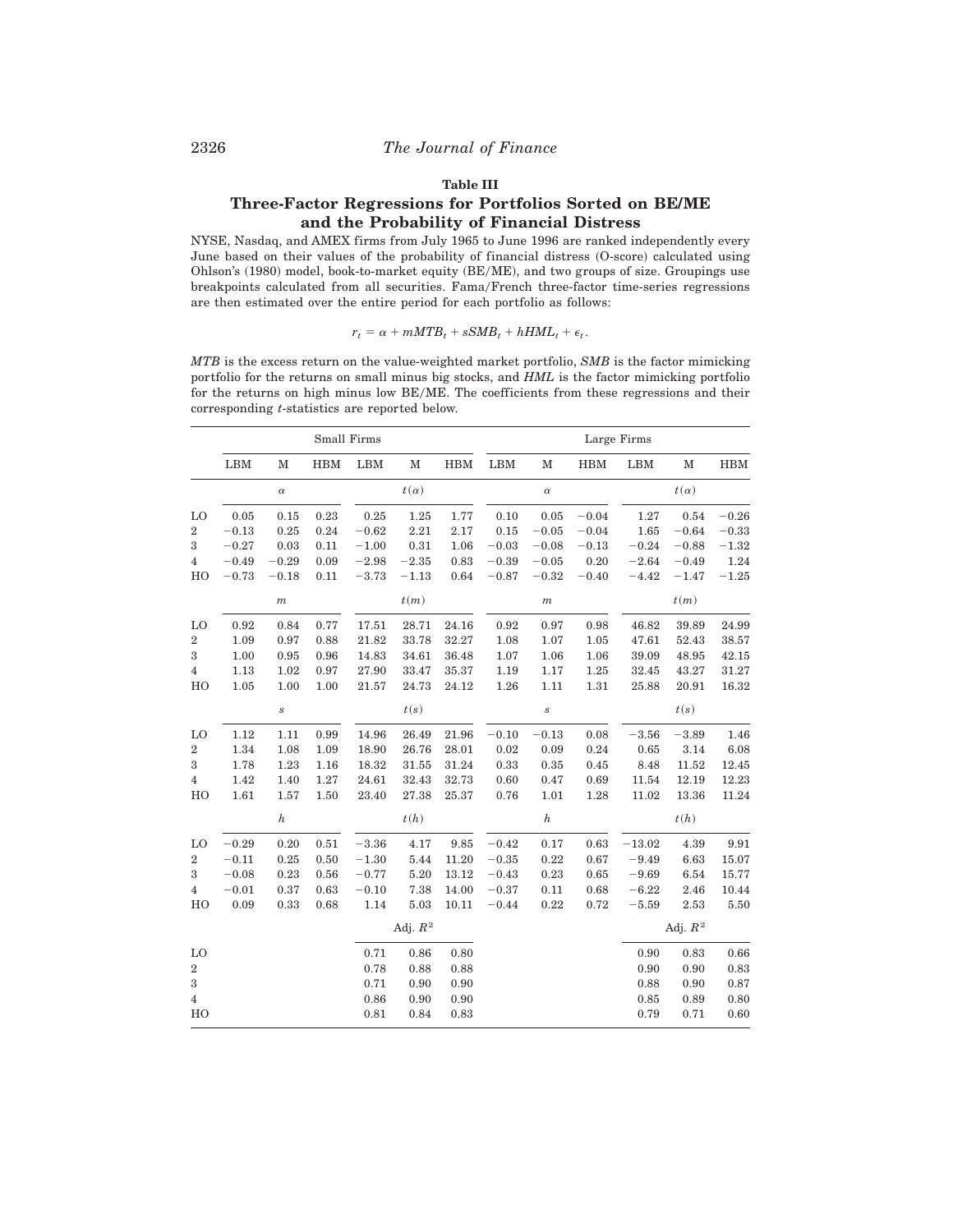indistinguishable from zero. For the low  $BE/ME$  portfolios, pricing errors become more negative as one moves across O-score quintiles, and the pricing errors are statistically significant for the two highest O-score groups. The portfolio of small  $(\text{large})$  firms in the highest O-score quintile with low  $BE/ME$  has a negative abnormal return of  $-0.73$   $(-0.87)$  percent per month, which is both economically and statistically significant with a *t*-statistic of  $-3.73$   $(-4.42)$ .

It is important to note that these results are not simply a reaffirmation of the negative regression intercept documented in Fama and French  $(1993)$ for the portfolio of stocks with low  $BE/ME$  in the smallest NYSE size quintile. First, the magnitude of the intercept is over twice as large as any pricing error in Fama and French (1993). Second, the rejection is not limited to the smallest firms. We reestimate the three-factor regressions above for portfolios based on NYSE size quintiles (results not reported in a table). In the first size quintile, the regression intercept for the low  $BE/ME$  high O-score portfolio is  $-0.78$  (*t*-statistic of  $-4.51$ ). In the second and third size quintiles, the intercepts are  $-0.81$  percent (*t*-statistic of  $-3.40$ ) and  $-0.83$  percent (*t*-statistic of  $-2.77$ ), respectively.<sup>10</sup> To the extent that the three-factor model captures differences in risk across firms, the patterns in the factor loadings and the large pricing errors from the three-factor model do not support the view that the low returns to high  $O$ -score low  $BE/ME$  firms can be explained by these firms being less risky than other low BE/ME firms.

# *B. O-score, BE/ME, Earnings, and Performance-Related Delistings*

Fama and French (1995) demonstrate that the behavior of earnings is consistent with book-to-market equity being associated with differences in relative distress risk in that low BE/ME firms have persistently higher earnings than high  $BE/ME$  firms. In contrast, our evidence indicates that low  $BE/ME$  firms in the high O-score group have the lowest return on assets of all groups of firms. One possible explanation is that the market views the weak current earnings of these low  $BE/ME$  firms as temporary and foresees profitability improving in the future (and that the low  $BE/ME$  ratios reflect the expected improvements).

To explore this possibility, Figure 1 displays the size-adjusted medians of earnings relative to book assets of firms in the intersections of the high and low  $BE/ME$  groups with those in the high and low O-score groups for five years before and after the ranking year. For the low O-score firms, we find results consistent with those reported by Fama and French (1995); earnings of firms with high BE/ME are considerably lower than those of firms with low  $BE/ME$  over the entire 11-year period. In the highest quintile of O-score, however, Figure 1 shows that the relationship is reversed, with low  $BE/ME$ firms exhibiting lower earnings than high BE/ME firms in both five-year periods before and after ranking.

<sup>10</sup> Intercepts are also negative in the largest two size quintiles  $(-0.66$  and  $-1.01)$ , but statistical tests lack power because there are few firms in these portfolios.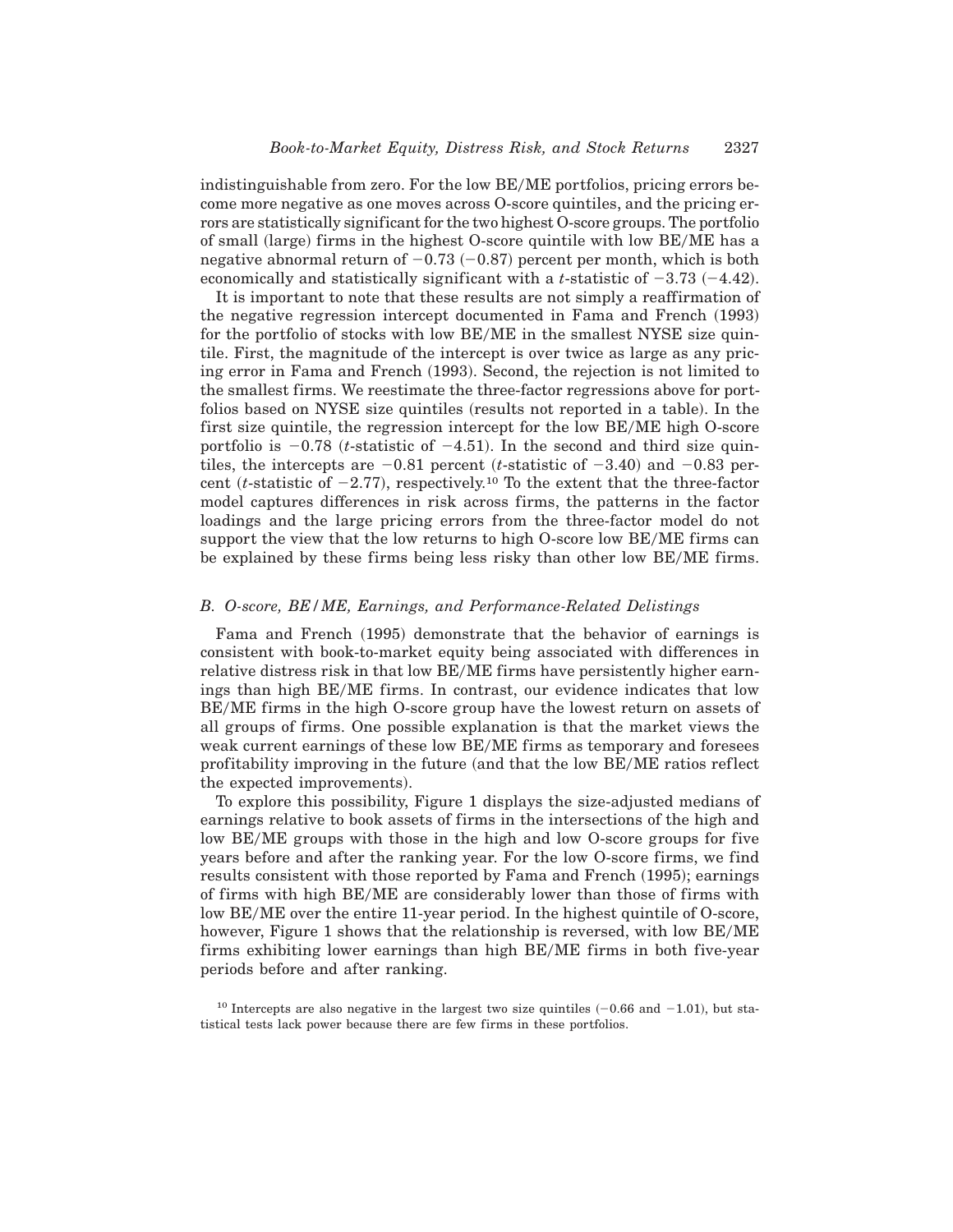

**Figure 1. Earnings for high and low BE/ME firms with both low and high O-scores.** This figure displays the size-adjusted median return on assets for firms in the intersection of the high and low O-score groups with those firms in the high and low  $BE/ME$  groups for the five-year period before and after the ranking year. The sample consists of NYSE, Nasdaq, and AMEX firms from July 1965 to June 1996, which are ranked independently every June based on their values of the probability of financial distress  $(O-score)$  calculated using Ohlson's  $(1980)$ model and book-to-market equity (BE/ME). Stocks are also ranked into two groups on size. We report size-adjusted groupings from a simple average of the large and small time series.

In untabulated results, we also examine the percentage of firms in each size-adjusted portfolio with performance-related delistings from CRSP over the postranking year. CRSP performance-related delistings include failure to meet minimum exchange requirements, pay fees, file reports, and filing for bankruptcy  $\Delta$  delisting codes 500 and 520 to 584). Shumway  $(1997)$  finds that these delistings are, on average, associated with a negative 30 percent return. Examining the high O-score quintile, we observe that 6.58 percent of low BE/ME firms are delisted as compared to 5.28 percent of high  $BE/ME$ firms. In the next highest O-score quintile there is no difference in the delisting frequency between high and low BE/ME firms.

The fact that low BE/ME firms in the high O-score quintile have persistently lower profitability, and are slightly more likely to be delisted from CRSP for performance-related reasons than their counterparts with high BE/ME, provides additional evidence that differences in risk do not explain the low average stock returns of these firms.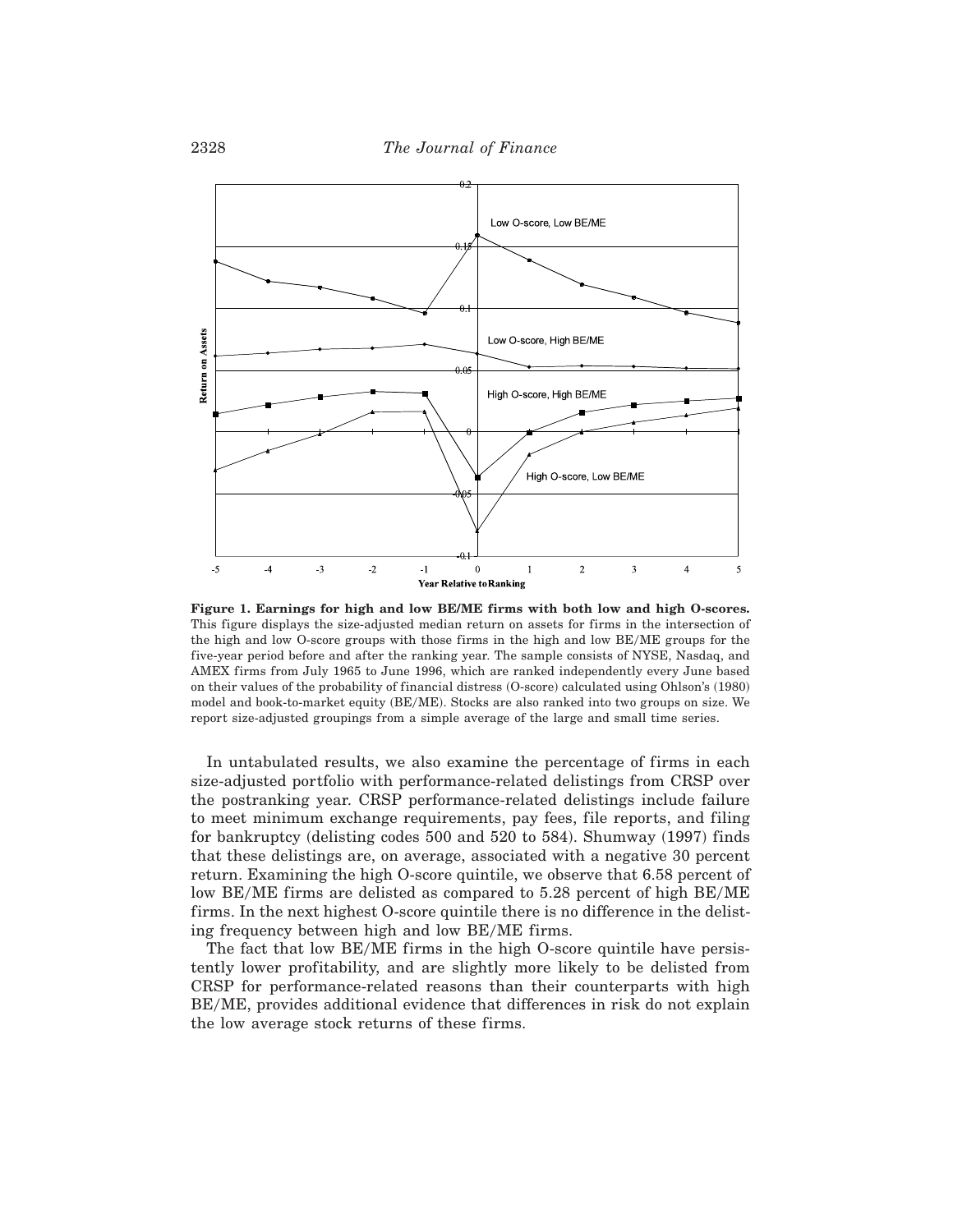# **IV. O-score, Book-to-Market Equity, and Mispricing**

An alternative explanation for the return patterns we document is that firms with high distress risk have characteristics that make them more likely to be mispriced by investors. To provide evidence on the mispricing explanation we perform two experiments.

### *A. Mispricing and Abnormal Earnings Announcement Returns*

Following Chopra et al.  $(1992)$ , La Porta  $(1996)$ , and La Porta et al.  $(1997)$ , we examine abnormal stock price performance around earnings announcements to assess whether systematic expectational errors can explain the book-to-market return premium. If the large return differential between high  $BE/ME$  and low  $BE/ME$  stocks in the high O-score group is due to mispricing, and if investors revise their expectations when earnings news is released, then reversals in returns around subsequent earnings announcements should be most pronounced in high O-score firms.

To examine this proposition, we calculate the three-day abnormal returns for our stocks around quarterly earnings announcements. Following the methodology of La Porta et al.  $(1997)$ , we benchmark all earnings announcements relative to other securities that are in the same size decile and have a  $BE/ME$ in the middle 40 percent of our sample. We compute the average abnormal return over the four quarterly earnings announcements in the year following portfolio formation and annualize this number by multiplying by four. Table IV presents the equally weighted and value-weighted annualized abnormal returns for our portfolios from 1971 to 1996.11 Consistent with La Porta et al., the equally weighted earnings announcement returns are negative for low  $BE/ME$  portfolios and positive for high  $BE/ME$  portfolios. Examining the performance across O-score quintiles reveals that the high  $BE/ME$ firms in the highest O-score quintile have the largest positive abnormal earnings surprises. High O-score firms also exhibit the largest difference in abnormal returns between high and low  $BE/ME$  stocks, averaging 3.39 percent  $(p$ -value  $= 0.000$ ). Value-weighted earnings announcement returns exhibit a similar pattern. These findings provide support for the hypothesis that mispricing is most pronounced in high O-score firms.12

 $11$  Earnings announcement dates are reported on COMPUSTAT beginning in 1971.

 $12$  An alternative interpretation is that earnings announcements are more informative for firms with high distress risk. If this is the case, then mispricing will appear larger around earnings announcements for high O-score firms because earnings announcements contain more information for these firms. Conversely, firms with high distress risk may be more likely to postpone or preannounce bad news, which would make earnings announcements less informative. Consistent with this view, we find that firms in the high O-score quintile have more variation in the time between earnings announcements, as compared to low O-score firms. If earnings announcements of high O-score firms are less informative, it would only strengthen our findings.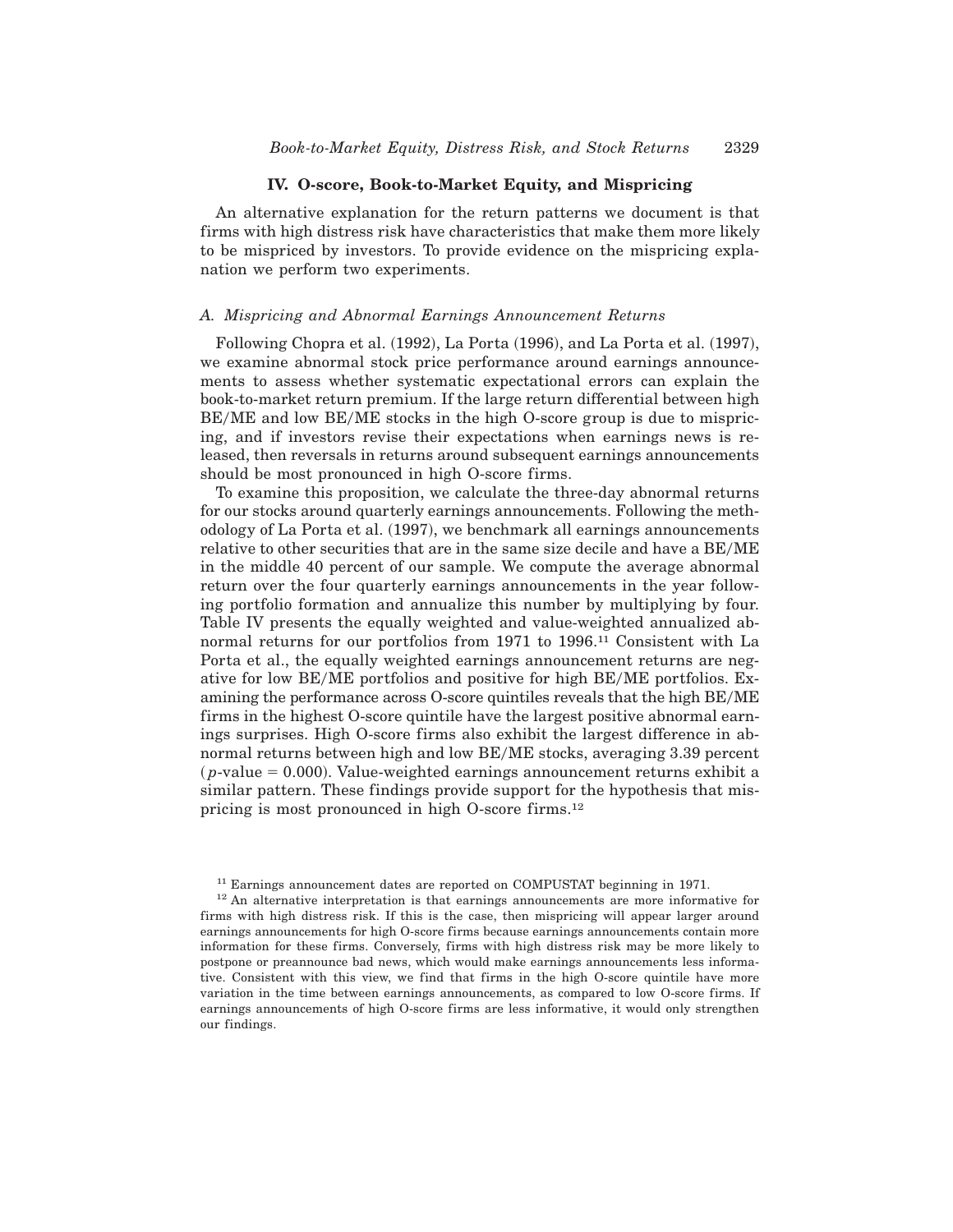#### **Table IV**

# **Three-Day Cumulative Abnormal Returns around Earnings Announcements for Portfolios Sorted on BE/ME and Financial Distress**

Three-day cumulative annualized abnormal returns around earnings announcements for NYSE, Nasdaq, and AMEX firms from July 1971 to June 1996 are displayed for portfolios formed on June rankings of size, book-to-market equity  $(BE/ME)$ , and Ohlson's  $(1980)$  probability of financial distress (O-score). The abnormal return is calculated for each stock as the three-day return surrounding the stock's earnings announcement  $(t = -1$  to  $t = +1$ ) minus the three-day return on the benchmark portfolio for earnings announcements in the same quarter. The average abnormal return over the four quarterly earnings announcements is computed in the year following portfolio formation and annualized by multiplying by four. The benchmark portfolio announcement period return is computed by taking the average return to all securities with medium  $(M)$  BE/ME and in the same size decile. The tests for statistical differences between groups are calculated within distress groups by forming a portfolio that is long in the high BE/ME portfolio and short in low BE/ME portfolio. Similarly, differences in returns within BE/ME groups are calculated from a high distress minus low distress portfolio.

|                | Book-to-Market Equity  |                        |         |                |             |  |  |  |  |  |
|----------------|------------------------|------------------------|---------|----------------|-------------|--|--|--|--|--|
| O-score        | L                      | М                      | Н       | $Ret(H) - (L)$ | $(p-value)$ |  |  |  |  |  |
|                |                        | Equal-Weighted Returns |         |                |             |  |  |  |  |  |
| L              | $-1.27$                | 0.02                   | 0.87    | 2.14           | (0.000)     |  |  |  |  |  |
| $\overline{2}$ | $-0.43$                | 0.15                   | 0.81    | 1.24           | (0.003)     |  |  |  |  |  |
| 3              | $-0.85$                | $-0.11$                | 1.38    | 2.23           | (0.000)     |  |  |  |  |  |
| $\overline{4}$ | $-1.07$                | 0.16                   | 1.63    | 2.70           | (0.000)     |  |  |  |  |  |
| H              | $-1.12$                | 1.51                   | 2.27    | 3.39           | (0.000)     |  |  |  |  |  |
| $Ret(H - L)$   | 0.15                   | 1.50                   | 1.40    |                |             |  |  |  |  |  |
| $(p-value)$    | (0.782)                | (0.001)                | (0.057) |                |             |  |  |  |  |  |
|                | Value-Weighted Returns |                        |         |                |             |  |  |  |  |  |
| L              | $-0.27$                | 0.23                   | $-0.11$ | 0.16           | (0.861)     |  |  |  |  |  |
| $\overline{2}$ | 0.38                   | $-0.12$                | 0.49    | 0.11           | (0.829)     |  |  |  |  |  |
| 3              | 0.10                   | 0.04                   | 0.24    | 0.14           | (0.793)     |  |  |  |  |  |
| $\overline{4}$ | 0.03                   | $-0.16$                | 1.26    | 1.23           | (0.068)     |  |  |  |  |  |
| H              | $-0.78$                | 1.77                   | 1.36    | 2.14           | (0.063)     |  |  |  |  |  |
| $Ret(H - L)$   | $-0.51$                | 1.54                   | 1.47    |                |             |  |  |  |  |  |
| $(p-value)$    | (0.589)                | (0.094)                | (0.173) |                |             |  |  |  |  |  |

#### *B. Mispricing, Firm Size, and Analyst Coverage*

A possible reason that high O-score firms may be more subject to mispricing is that these firms are more difficult for investors to value because they are associated with larger information asymmetries. The fact that high O-score firms have weak current profitability and tend to be small firms is generally consistent with this view. To further examine whether high O-score firms are associated with a higher degree of information asymmetry, we compute the percentage of firms in each portfolio with analyst coverage from the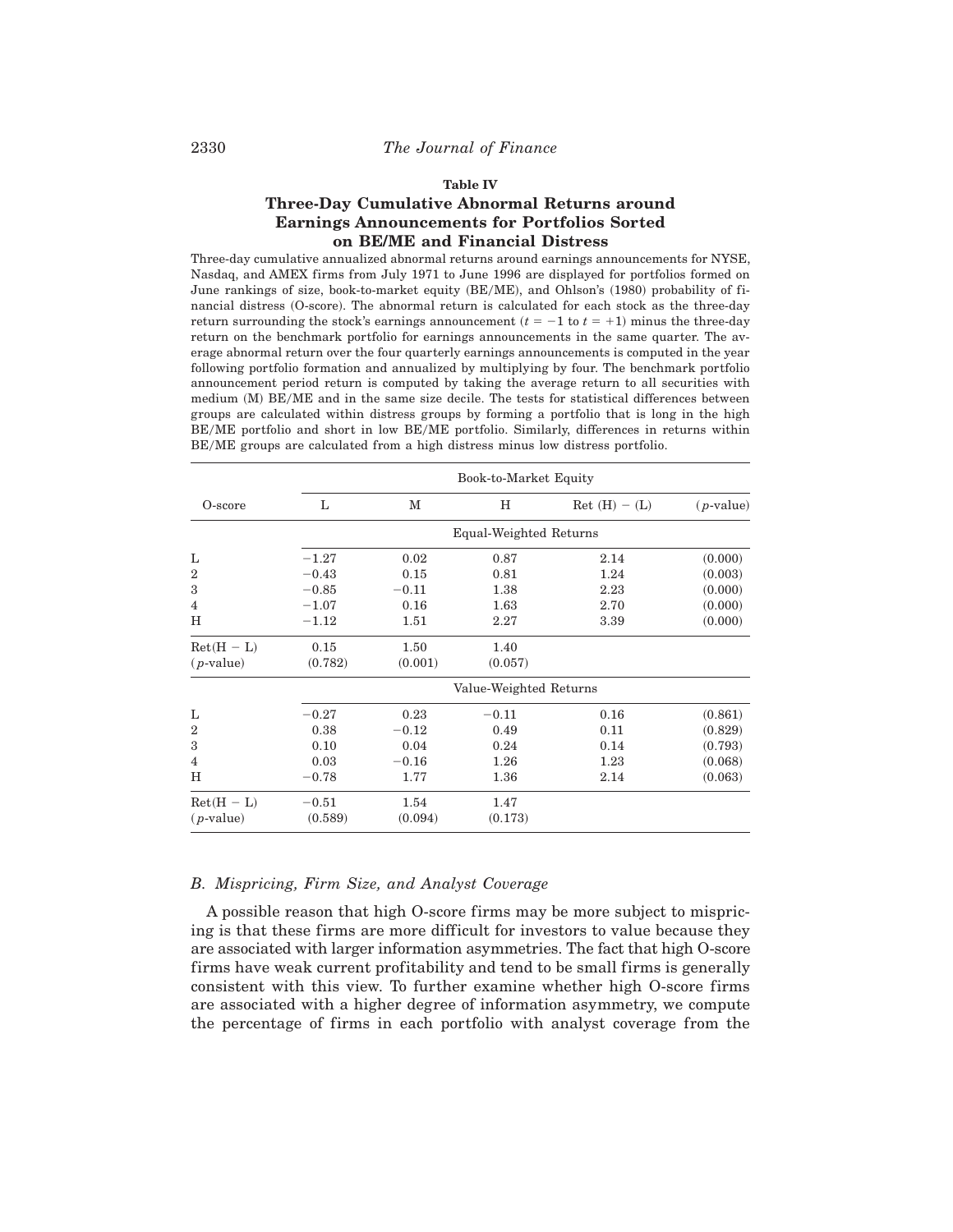Institutional-Brokers-Estimates-System (IBES), and a measure of residual analyst coverage.

In untabulated results, we find that firms with high O-score are less likely to be followed by analysts and have lower residual analyst coverage. Within quintiles of O-score, firms with high  $BE/ME$  are more likely to be followed by analysts than low  $BE/ME$  firms are. For example, in the low  $BE/ME$ group, 60 percent of low O-score firms are covered by analysts compared to only 35 percent of the firms with high O-score. In the high  $BE/ME$  group of firms, the corresponding numbers are 65 and 52 percent, respectively. To control for the relationship between analyst coverage and firm size, we also measure residual analyst coverage, defined as the difference between the analyst coverage for a firm and the average analyst coverage for firms in the same NYSE size quintile. Using this measure, we also find that firms in the highest O-score quintile have the lowest residual analyst coverage, and low  $BE/ME$  firms in this group have residual analyst coverage that is lower than that in any other group.<sup>13</sup>

To test whether the potential for mispricing is related to the degree of information asymmetry, Table V presents value-weighted returns on portfolios formed on the prior year values of residual analyst coverage, firm size, and book-to-market equity within size quintiles based on NYSE breakpoints. The table also reports the mean number of analysts for each portfolio. Consistent with mispricing, both size and analyst coverage play an important role in explaining the book-to-market equity return premium. Within each size quintile, the difference in returns between high and low book-to-market stocks is larger for firms with low analyst coverage than for high analyst coverage stocks. The small firm portfolio with low analyst coverage displays a return difference between high and low  $BE/ME$  of 16.49 percent per year  $(p$ -value  $= 0.000$ ), while the large, high analyst coverage portfolio displays a return difference between high and low  $BE/ME$  of  $-2.64$  percent per year  $(p$ -value  $= 0.591$ <sup>14</sup> Moreover, low BE/ME firms with low analyst coverage earn low average returns.

These findings provide some support for the conjecture that firms with large information asymmetries are more prone to mispricing. In addition, these findings are related to our results using O-score, given that firms with high O-score tend to be smaller firms with low analyst coverage. Nevertheless, analyst coverage does not completely subsume the predictive power of O-score. In untabulated results, we separately examine both O-score and analyst coverage and find that they both have incremental power in explain-

<sup>14</sup> The three-factor model also leaves large pricing errors for low  $BE/ME$  firms with low analyst coverage.

<sup>&</sup>lt;sup>13</sup> Our tests in this section use only ranking years from 1976 onward because IBES data is only available beginning in 1976. We also obtain similar patterns after controlling for size using a regression approach similar to the procedure of Hong, Lim, and Stein (2000), who find that residual analyst coverage is related to momentum.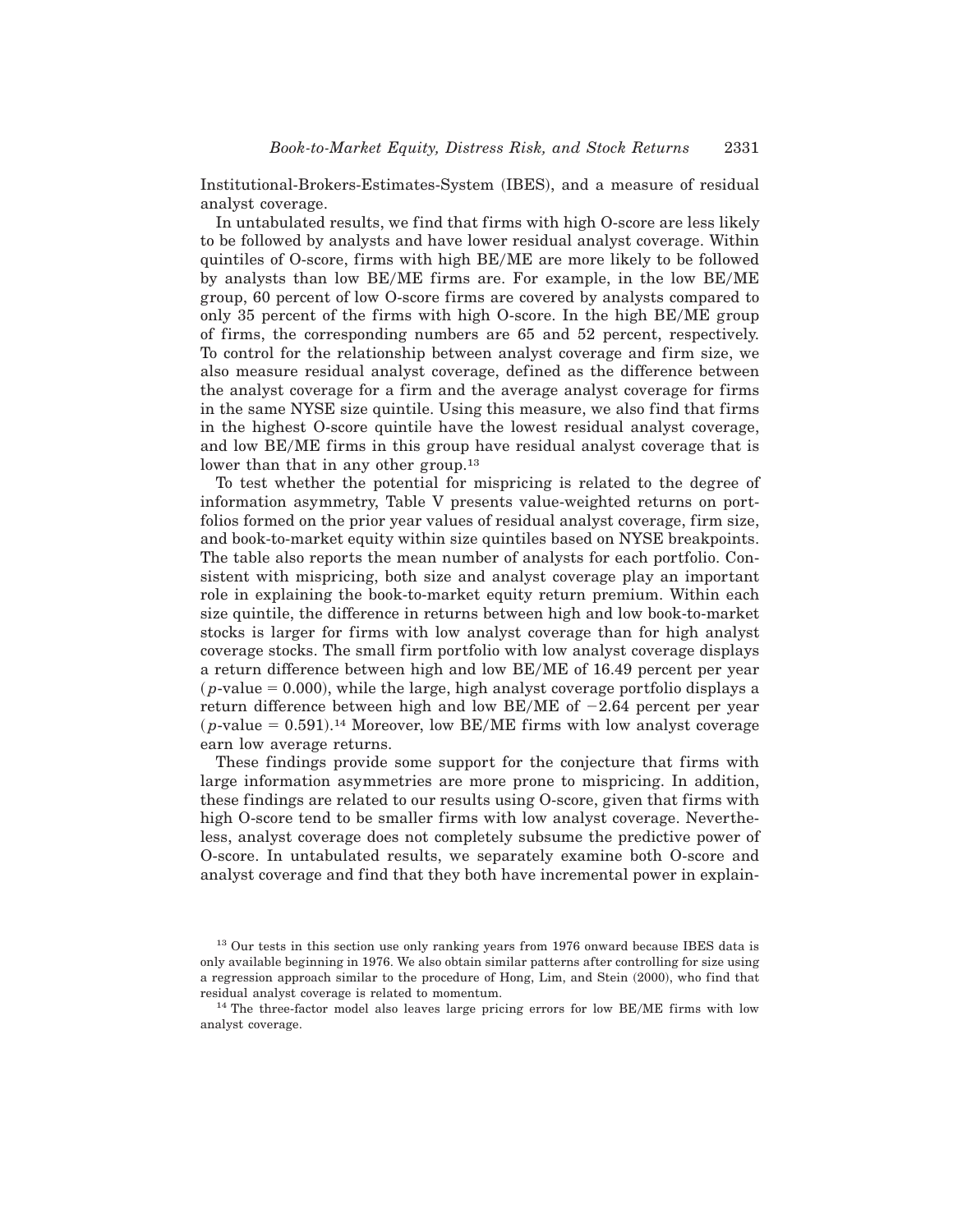# **Table V**

# **Average Annual Buy-and-Hold Returns for Portfolios Sorted on Book-to-Market Equity, Residual Analyst Coverage, and Size**

NYSE, Nasdaq, and AMEX firms from July 1981 to June 1996 are ranked independently every June based on their values of size (five groups) calculated with NYSE breakpoints, book-tomarket equity (three groups), and residual analysts coverage (three groups). Residual analyst  $coverage$  (Res. An.) is measured by subtracting the average analyst coverage within a NYSE size quintile from the number of analysts covering a firm. Low (high) coverage denotes firms with the lowest (highest) values of residual analyst coverage. Annual value-weighted portfolio returns are displayed for each portfolio along with returns on a portfolio of high minus low BE/ME firms within each size and residual analysts coverage group.

| Res. An.   | BE/ME        | Small   | $\overline{2}$        | 3       | $\overline{4}$ | Large   |  |  |  |  |
|------------|--------------|---------|-----------------------|---------|----------------|---------|--|--|--|--|
|            |              |         |                       |         |                |         |  |  |  |  |
| L          | L            | 3.20    | 6.21                  | 11.08   | 9.81           | 13.56   |  |  |  |  |
| L          | М            | 14.74   | 15.09                 | 17.69   | 14.07          | 15.58   |  |  |  |  |
| L          | Η            | 19.69   | 18.76                 | 18.82   | 15.04          | 19.53   |  |  |  |  |
| L          | $Ret(H - L)$ | 16.49   | 12.55                 | 7.74    | 5.23           | 5.97    |  |  |  |  |
|            | $(p-value)$  | (0.000) | (0.001)               | (0.024) | (0.165)        | (0.076) |  |  |  |  |
| М          | L            | 1.31    | 6.99                  | 11.76   | 18.16          | 18.24   |  |  |  |  |
| М          | М            | 14.39   | 15.19                 | 19.07   | 16.08          | 17.55   |  |  |  |  |
| М          | Η            | 17.30   | 22.28                 | 16.18   | 21.09          | 16.73   |  |  |  |  |
| $_{\rm M}$ | $Ret(H - L)$ | 15.99   | 15.29                 | 4.42    | 2.93           | $-1.51$ |  |  |  |  |
|            | $(p-value)$  | (0.000) | (0.002)               | (0.141) | (0.235)        | (0.702) |  |  |  |  |
| H          | L            | 9.24    | 13.35                 | 14.02   | 14.03          | 17.13   |  |  |  |  |
| H          | м            | 17.95   | 16.66                 | 18.68   | 16.50          | 15.11   |  |  |  |  |
| H          | Η            | 18.10   | 15.92                 | 18.99   | 17.56          | 14.49   |  |  |  |  |
| H          | $Ret(H - L)$ | 8.86    | 2.57                  | 4.97    | 3.53           | $-2.64$ |  |  |  |  |
|            | $(p-value)$  | (0.000) | (0.310)               | (0.098) | (0.416)        | (0.591) |  |  |  |  |
|            |              |         | Mean Analyst Coverage |         |                |         |  |  |  |  |
| L          |              | 0.00    | 0.71                  | 2.23    | 4.74           | 8.59    |  |  |  |  |
| М          |              | 0.39    | 3.19                  | 6.59    | 11.81          | 19.82   |  |  |  |  |
| H          |              | 2.83    | 7.93                  | 13.17   | 19.45          | 29.74   |  |  |  |  |

ing the book-to-market premium in stock returns. While our focus here is on O-score, the large book-to-market premium in returns for firms with low analyst coverage warrants future research.

# **V. Discussion and Interpretation**

One version of the mispricing hypothesis argues that investors extrapolate past performance too far into the future. For example, Lakonishok et al.  $(1994)$  show that past growth in sales, earnings, and cash flow add to the predictive ability of the book-to-market ratio. In contrast, we find the strongest evidence of overpricing in low BE/ME firms with high distress risk,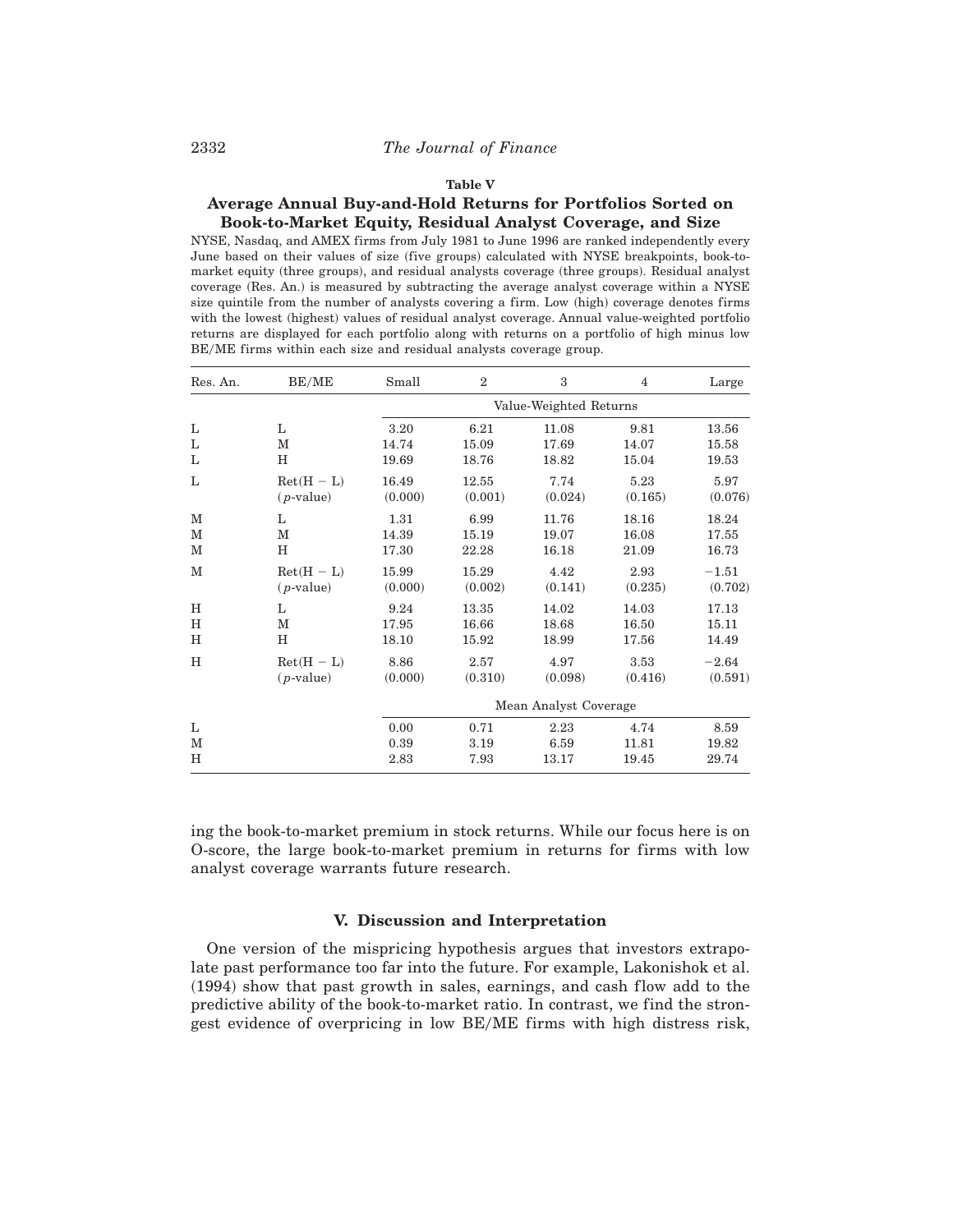which have weak current earnings. In this section, we attempt to better understand the reasons that investors award these firms with high market values relative to their book values of equity. One possibility is that investors may overreact to information about the future growth potential of these firms.

To investigate this possibility, Panel A of Table VI reports size-adjusted medians of sales growth, the ratio of sales-to-book assets, the market-tosales ratio, the ratio of capital expenditures to book assets, and the ratio of R&D expenditures to book assets for each portfolio. The low BE/ME firms in the high O-score quintile exhibit sales growth that is significantly higher than that of high  $BE/ME$  firms, but below that of other low  $BE/ME$  firms. The table also shows that low  $BE/ME$  firms in the high O-score quintile have the lowest ratios of sales to book assets, indicating that the current level of sales is low relative to the level of assets. Nevertheless, the marketto-sales ratios indicate that investors award these firms with high multiples for these low sales levels, suggesting that investors are anticipating improvements in sales growth and profitability in the future.

In line with this view, the table shows that high O-score firms with low  $BE/ME$  have the highest capital expenditures as a fraction of book assets and that R&D expenditures as a fraction of book assets are also relatively high for this group of firms. These findings indicate that, in spite of their poor current earnings, these firms continue to invest heavily in future growth opportunities. Panel B of Table VI reports the industry characteristics of these firms based on the  $48$  industries defined in Fama and French  $(1997)$ . The table shows that firms with low  $BE/ME$  in the highest quintile of O-score are concentrated in industries with high levels of R&D, capital spending, and sales growth.

One interpretation of our findings is that low  $BE/ME$  firms in the high O-score group, like other low  $BE/ME$  firms, are in growth-oriented industries, but are lagging other firms in their industry in terms of sales and current earnings. Investors award these firms with similarly high multiples  $(relative to both book equity and sales), despite their poor current funda$ mentals, possibly perceiving that they will catch up to other firms in the industry. Subsequently, however, investors appear to be systematically disappointed and earn low returns when performance does not improve. Rather than extrapolating current performance too far into the future, our evidence suggests that investors may underestimate the importance of information about current fundamentals and overestimate the payoffs from future growth opportunities.

# **VI. Conclusion**

We use a direct proxy of the likelihood of financial distress proposed by Ohlson  $(1980)$ , which we denote by O-score, to examine the relationships between book-to-market equity, distress risk, and stock returns. Among firms with the highest risk of distress (the highest O-score quintile), the difference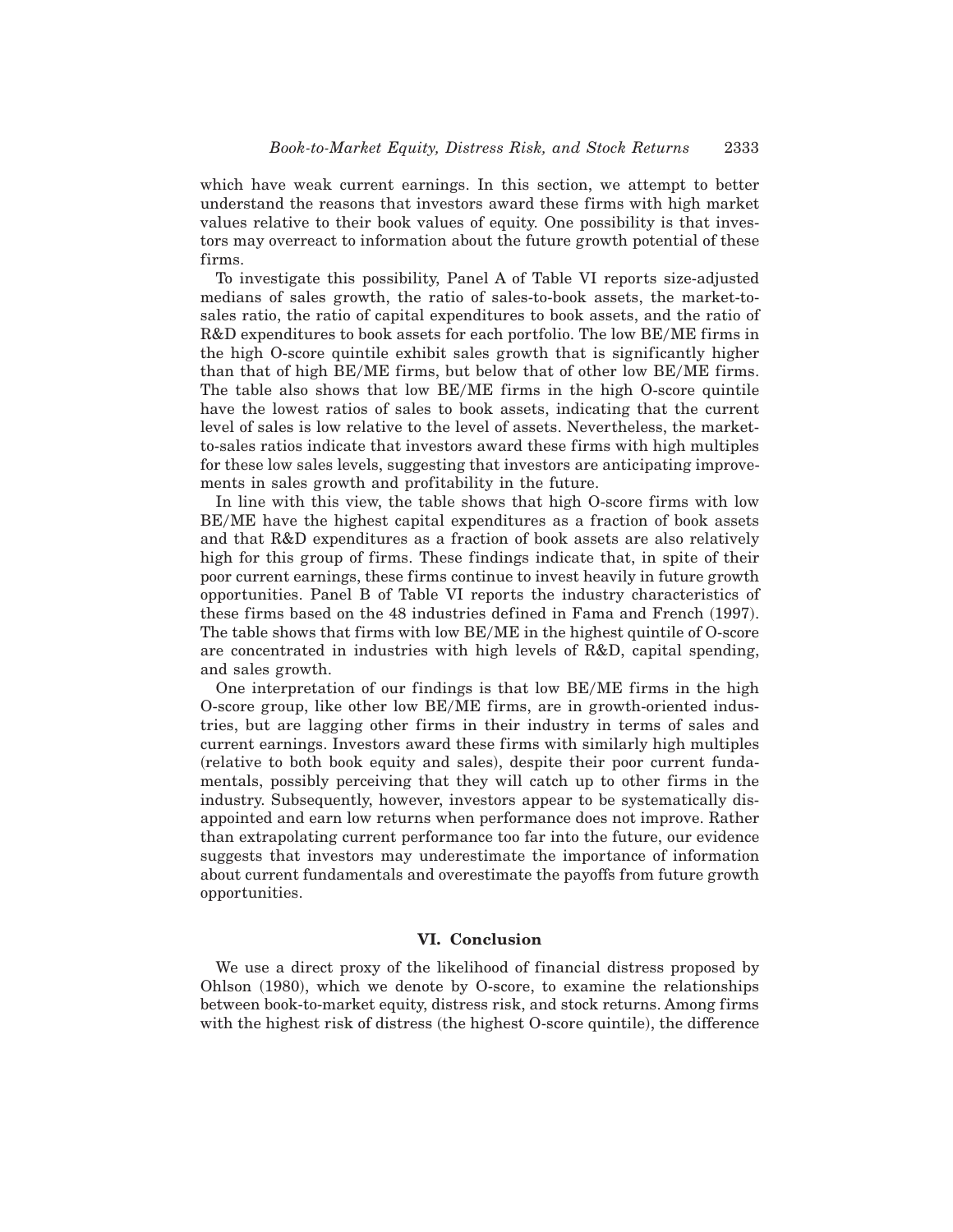# **Table VI**

# **Summary Statistics of Sales and Investment Ratios and Industry Attributes of Portfolios Sorted on BE/ME and Financial Distress**

NYSE, Nasdaq, and AMEX firms from July 1965 to June 1996 are ranked independently every June based on their values of the probability of financial distress (O-score) calculated using Ohlson's (1980) model and book-to-market equity (BE/ME). Stocks are also ranked into two groups on size. We report size-adjusted groupings from a simple average of the large and small time series. Panel A reports the medians of the growth in sales, sales to book assets, market value of equity to sales, capital expenditures to book assets, and R&D expenditures to book assets, calculated using accounting data over the year prior to ranking. Panel B reports the medians of industry sales growth, industry R&D to book assets, and industry capital expenditures to book assets calculated for the median firm in each firm's industry, where industries are defined based on the 48 industries in Fama and French (1997). Missing values of R&D expense are coded as zero.

| O-score        |       |                                               |       |       | Book-to-Market Equity                     |       |       |                                     |       |  |
|----------------|-------|-----------------------------------------------|-------|-------|-------------------------------------------|-------|-------|-------------------------------------|-------|--|
|                |       |                                               |       |       | Panel A: Firm Characteristics             |       |       |                                     |       |  |
|                | L     | $\mathbf{M}$                                  | H     | L     | M                                         | H     | L     | M                                   | H     |  |
|                |       | Percentage Growth<br>in Sales                 |       |       | Sales/Book Assets                         |       |       | Market Value/Sales                  |       |  |
| L              | 20.5  | 10.3                                          | 4.9   | 1.22  | 1.26                                      | 1.20  | 2.36  | 0.92                                | 0.53  |  |
| $\overline{2}$ | 20.7  | 11.1                                          | 5.5   | 1.40  | 1.41                                      | 1.31  | 1.43  | 0.65                                | 0.39  |  |
| 3              | 22.4  | 12.0                                          | 6.0   | 1.42  | 1.42                                      | 1.29  | 1.20  | 0.52                                | 0.33  |  |
| $\overline{4}$ | 21.2  | 11.9                                          | 5.5   | 1.21  | 1.28                                      | 1.26  | 1.15  | 0.48                                | 0.28  |  |
| H              | 15.7  | 7.9                                           | 2.8   | 0.86  | 1.06                                      | 1.15  | 2.84  | 0.53                                | 0.26  |  |
|                |       | Cap. Exp.<br><b>Book Assets</b>               |       |       | R&D/Book Assets                           |       |       |                                     |       |  |
| L              | 0.062 | 0.056                                         | 0.052 | 0.017 | 0.007                                     | 0.002 |       |                                     |       |  |
| $\overline{2}$ | 0.070 | 0.061                                         | 0.053 | 0.009 | 0.004                                     | 0.001 |       |                                     |       |  |
| 3              | 0.073 | 0.062                                         | 0.053 | 0.005 | 0.001                                     | 0.000 |       |                                     |       |  |
| $\overline{4}$ | 0.078 | 0.064                                         | 0.054 | 0.001 | 0.000                                     | 0.000 |       |                                     |       |  |
| H              | 0.079 | 0.064                                         | 0.055 | 0.015 | 0.002                                     | 0.000 |       |                                     |       |  |
|                |       |                                               |       |       | Panel B: Industry Characteristics         |       |       |                                     |       |  |
|                | L     | $\mathbf{M}$                                  | H     | L     | M                                         | H     | L     | M                                   | H     |  |
|                |       | <b>Industry Percentage</b><br>Growth in Sales |       |       | Industry Cap. Exp./<br><b>Book Assets</b> |       |       | Industry R&D/<br><b>Book Assets</b> |       |  |
| L              | 11.1  | 9.7                                           | 8.4   | 0.061 | 0.063                                     | 0.060 | 0.020 | 0.015                               | 0.012 |  |
| $\overline{2}$ | 11.2  | 9.7                                           | 8.4   | 0.062 | 0.060                                     | 0.061 | 0.016 | 0.013                               | 0.010 |  |
| 3              | 11.4  | 9.8                                           | 8.5   | 0.067 | 0.062                                     | 0.063 | 0.014 | 0.010                               | 0.007 |  |
| 4              | 11.6  | 10.0                                          | 8.6   | 0.070 | 0.068                                     | 0.066 | 0.013 | 0.009                               | 0.006 |  |
| H              | 11.6  | 10.3                                          | 8.7   | 0.075 | 0.073                                     | 0.072 | 0.015 | 0.011                               | 0.007 |  |

in returns between high and low BE/ME securities is more than twice as large as the return in other groups, and is driven by extremely low returns on firms with low BE/ME. This large return differential cannot be explained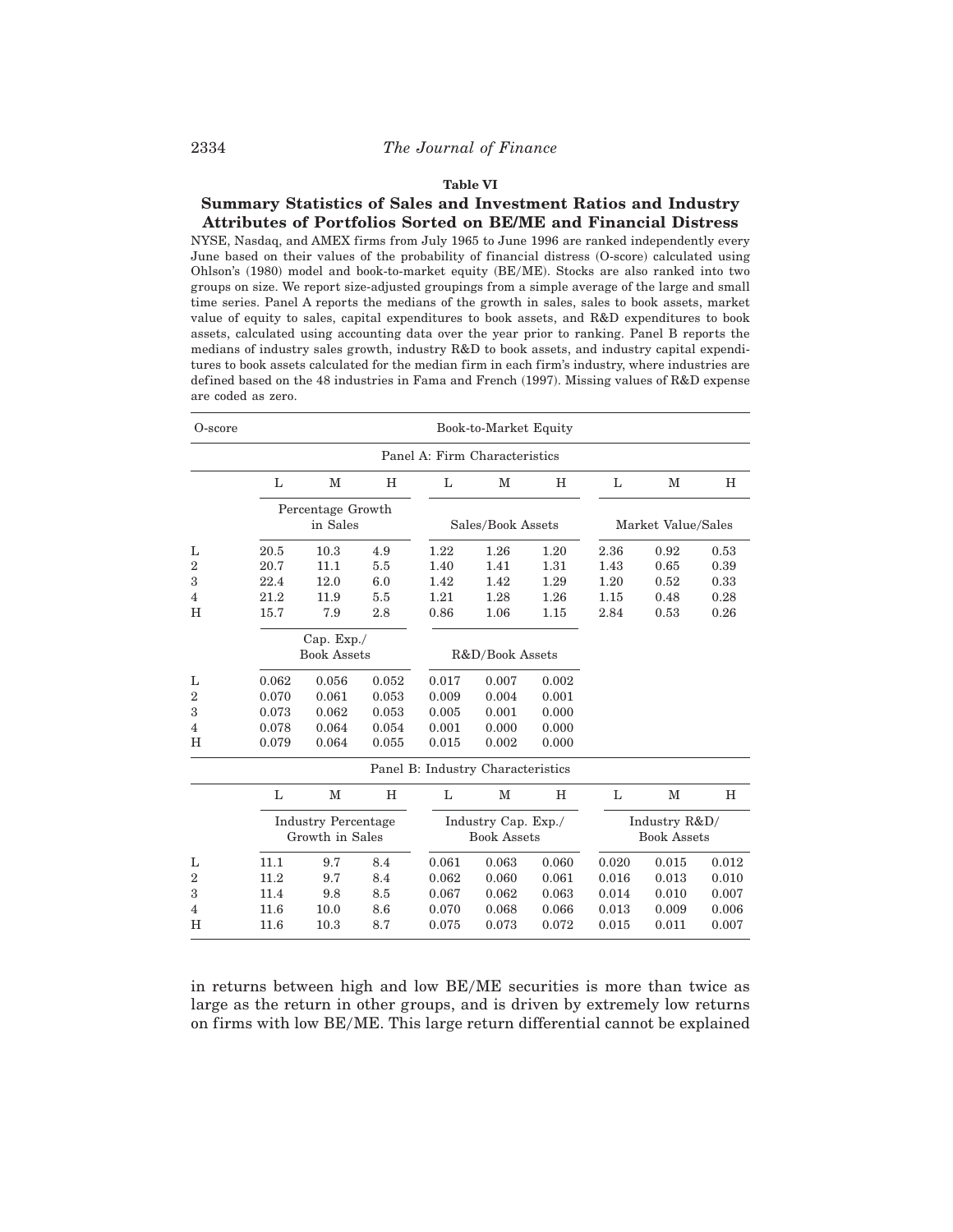by the three-factor model or by other variables often linked with distress risk, such as leverage and profitability. In general, the finding that standard distress risk explanations for the  $BE/ME$  effect break down for firms where one might expect the linkage to be strongest provides evidence against a risk-based explanation of the book-to-market premium.

An alternative explanation for the return patterns we document is that firms with high distress risk have characteristics that make them more likely to be mispriced by investors. Consistent with mispricing arguments, firms with high distress risk exhibit the largest return reversals around earnings announcements, and the book-to-market return premium is largest in small firms with low analyst coverage. Although we cannot completely rule out data mining as a potential explanation, the robustness of our results across the many tests and the links to alternative proxies for the degree of mispricing should, to a large extent, alleviate these concerns.

#### **REFERENCES**

- Altman, Edward I., 1968, Financial ratios, discriminant analysis, and the prediction of corporate bankruptcy, *Journal of Finance* 23, 589–609.
- Asness, Clifford, 1997, The interaction of value and momentum strategies, *Financial Analysts Journal*, March–April, 29–36.
- Capaul, Carlo, Ira Rowley, and William F. Sharpe, 1993, International value and growth stock returns, *Financial Analysts Journal*, January–February, 27–36.
- Chan, Louis K.C., Yasushi Hamao, and Josef Lakonishok, 1991, Fundamentals and stock returns in Japan, *Journal of Finance* 46, 1739–1764.
- Chen, Nai-Fu, and Feng Zhang, 1998, Risk and return of value stocks, *Journal of Business* 71, 501–535.
- Chopra, Navin, Josef Lakonishok, and Jay R. Ritter, 1992, Measuring abnormal performance: Do stocks overreact? *Journal of Financial Economics* 31, 235–268.
- Cleary, Sean, 1999, The relationship between firm investment and financial status, *Journal of Finance* 54, 673–692.
- Daniel, Kent, and Sheridan Titman, 1997, Evidence on the characteristics of cross-sectional variation in stock returns, *Journal of Finance* 52, 1–33.
- Dichev, Ilia D., 1998, Is the risk of bankruptcy a systematic risk? *Journal of Finance* 53, 1131–1147.
- Fama, Eugene F., and Kenneth R. French, 1992, The cross-section of expected stock returns, *Journal of Finance* 47, 427–465.
- Fama, Eugene F., and Kenneth R. French, 1993, Common risk factors in the returns on stocks and bonds, *Journal of Financial Economics* 33, 3–56.
- Fama, Eugene F., and Kenneth R. French, 1995, Size and book-to-market factors in earnings and returns, *Journal of Finance* 50, 131–155.
- Fama, Eugene F., and Kenneth R. French, 1997, Industry costs of equity, *Journal of Financial Economics* 43, 153–193.
- Fama, Eugene F, and Kenneth R. French, 1998, Value versus growth: The international evidence, *Journal of Finance* 53, 1975–1999.
- Ferson, Wayne E., and Campbell R. Harvey, 1999, Conditioning variables and the cross-section of stock returns, *Journal of Finance* 54, 1325–1360.
- Griffin, John M., 2002, Are the Fama and French factors global or country-specific? *The Review of Financial Studies* 15, 783–803.
- Hawawini, Gabriel, and Donald B. Keim, 1997, The cross section of common stock returns: A review of the evidence and some new findings, Working paper, University of Pennsylvania.
- Hong, Harrison, Terrence Lim, and Jeremy C. Stein, 2000, Bad news travels slowly: Size, analyst coverage, and the profitability of momentum strategies, *Journal of Finance* 55, 265–295.